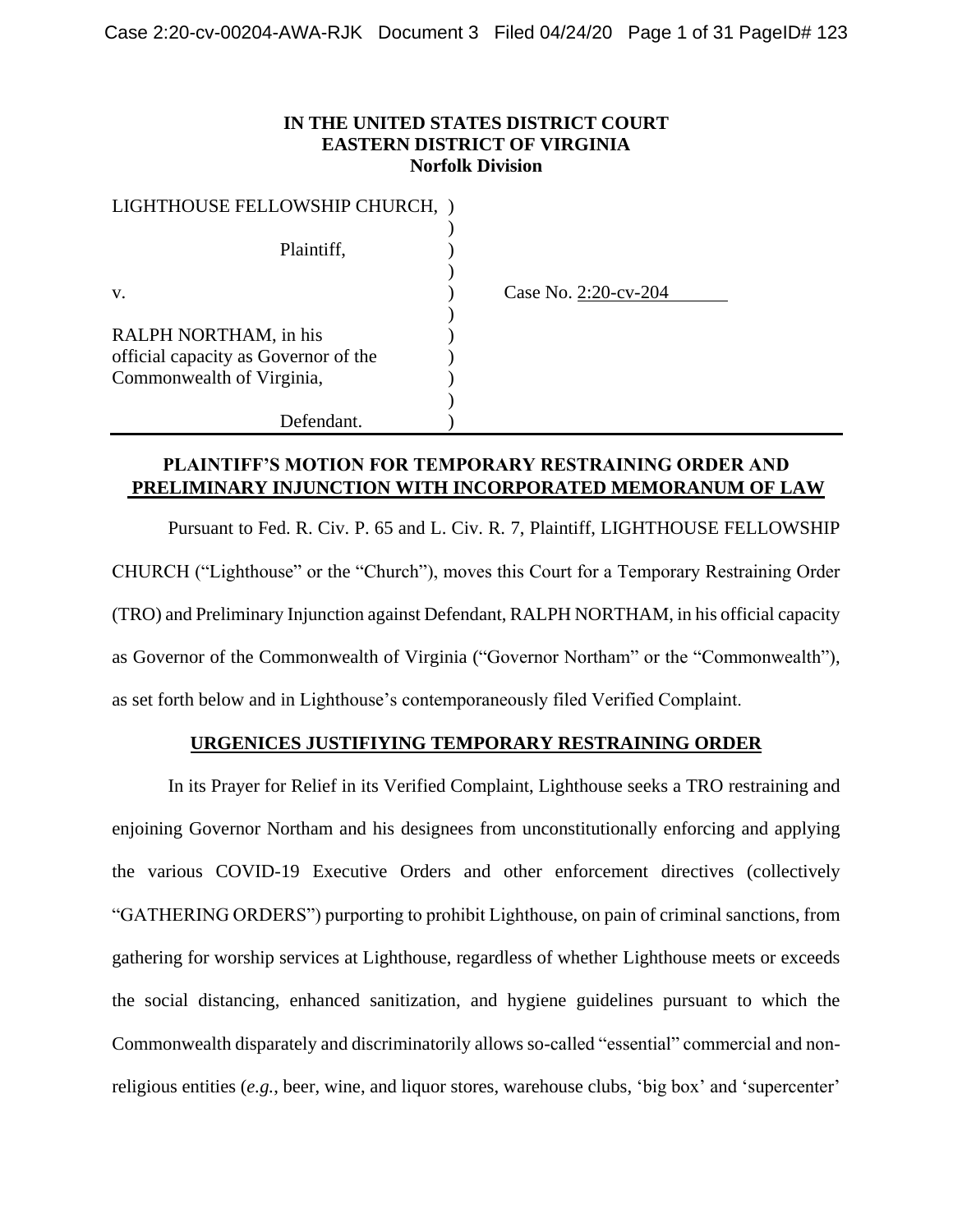stores) to accommodate gatherings, crowds, and masses of more than ten (10) individuals—indeed, with no numerical limit—without scrutiny or threat of criminal sanctions. As shown in the Verified Complaint, the GATHERING ORDERS have been interpreted, applied, and enforced, including against the Pastor of Lighthouse, such that police officers in the Commonwealth of Virginia have visited Virginia churches, such as Lighthouse, threatened to impose, and in the case of Lighthouse, actually imposed, criminal sanctions against religious gatherings that include more than ten individuals, regardless of whether appropriate and government-recommended social distancing, enhanced sanitization, and personal hygiene recommendations are practiced.

At around the same time as Governor Northam's Executive Orders surrounding COVID-19 were being used to impose criminal sanctions on Lighthouse's pastor, officials in other jurisdictions had similarly threatened to impose criminal sanctions on other religious gatherings. In Louisville, Kentucky, for example, the government threatened to use police to impose criminal sanctions on those individuals found in violation of similar COVID-19 orders and threatened to impose various sanctions on individuals found in violation of such orders. The United States District Court for the Western District of Kentucky found that the mere threat of such criminal sanction warranted a TRO. *See On Fire Christian Center, Inc. v. Fischer*, No. 3:20-cv-264-JRW, 2020 WL 1820249 (W.D. Ky. Apr. 11, 2020) [hereinafter *On Fire*]. The *On Fire* TRO enjoined the Mayor of Louisville from "**enforcing, attempting to enforce, threatening to enforce, or otherwise requiring compliance with any prohibition on drive-in church services at On Fire**." *Id.* at \*1 (emphasis added).

Additionally, the Governor of Kansas had imposed a virtually identical restriction on religious gatherings in Kansas, stating that "gatherings" of more than 10 individuals are prohibited, including religious gatherings. On April 18, 2020, the United States District for the District of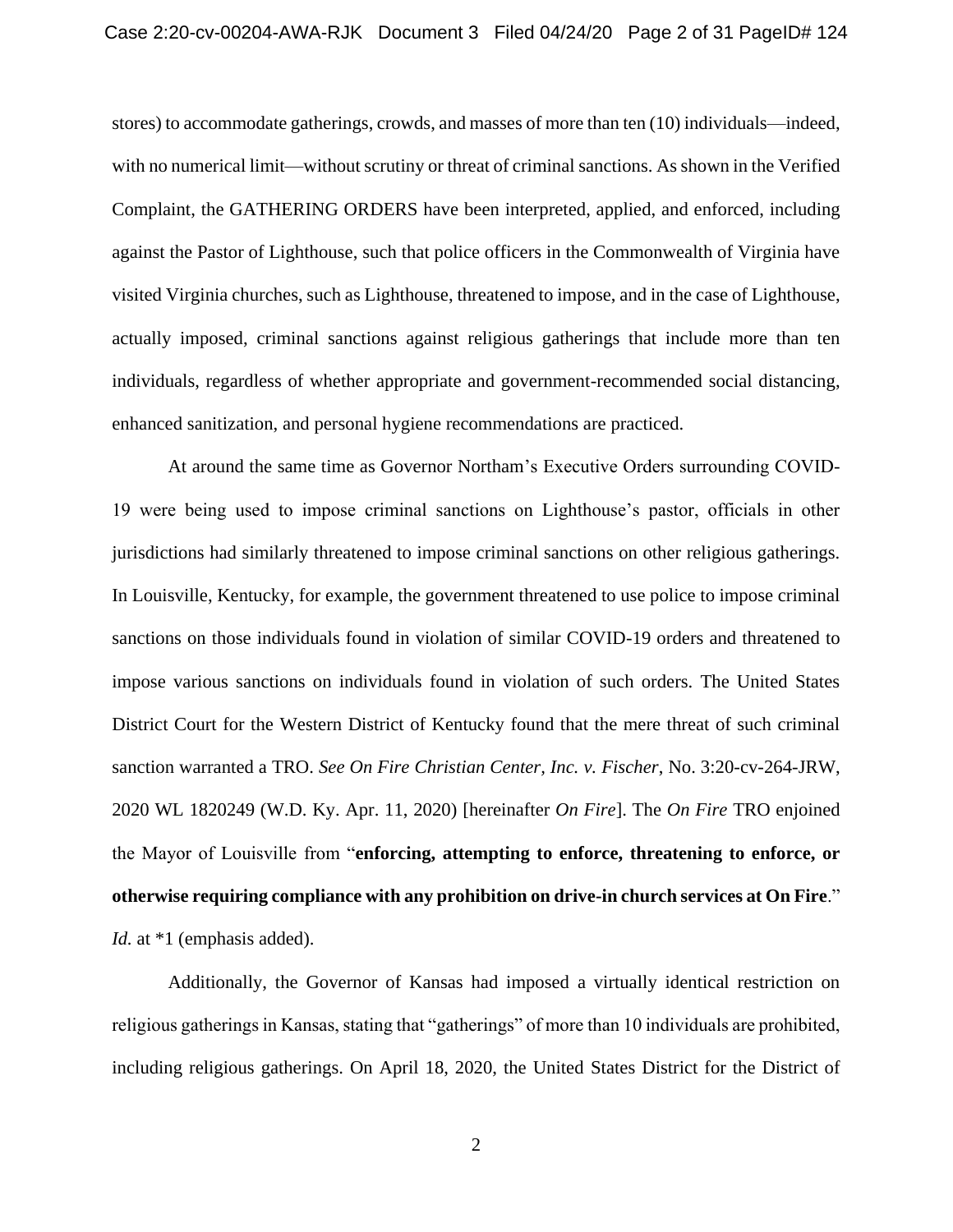Kansas issued a TRO enjoining Kansas officials from enforcing its discriminatory prohibition on religious gatherings and required the government to treat "religious" worship services the same as other similar gatherings that are permitted. *See First Baptist Church. v. Kelly*, No. 20-1102-JWB, 2020 WL 1910021, \*6–7 (D. Kan. Apr. 18, 2020) [hereinafter *First Baptist*]. The *First Baptist*  TRO specifically stated that the government's disparate treatment of religious gatherings was a violation of the Free Exercise Clause because it showed that "**religious activities were specifically targeted for more onerous restrictions than comparable secular activities**," and that the churches had shown irreparable harm because they would "be prevented from gathering for worship at their churches" during the pendency of the executive order. *Id.* at \*7–8 (emphasis added). In discussing the Kansas orders—which imposed a 10-person limit on in-person gatherings just as the Governor Northam orders here—the court said that specifically singling out religious gatherings for disparate treatment while permitting other non-religious activities "show[s] that these executive orders expressly target religious gatherings on a broad scale and are, therefore, not facially neutral," *First Baptist*, 2020 WL 1910021, at \*7, and—much like here—"churches and religious activities appear to have been singled out among essential functions for stricter treatment. **It appears to be the only essential function whose core purpose**—**association for the purpose of worship**—**had been basically eliminated**." *Id.* (emphasis added). Thus, the court found that Kansas should be enjoined from enforcing their disparate terms against churches.

Yet, what the government in Louisville only threatened to do, Governor Northam and police officers in the Commonwealth of Virginia actually did to Lighthouse on April 5, 2020. Pursuant to Governor Northam's Executive Order prohibiting the in-person gathering of more than 10 individuals, the Town of Chincoteague Police Department actually issued a criminal citation and summons to Pastor Kevin Wilson of Lighthouse ("Pastor Wilson") for the sole act of holding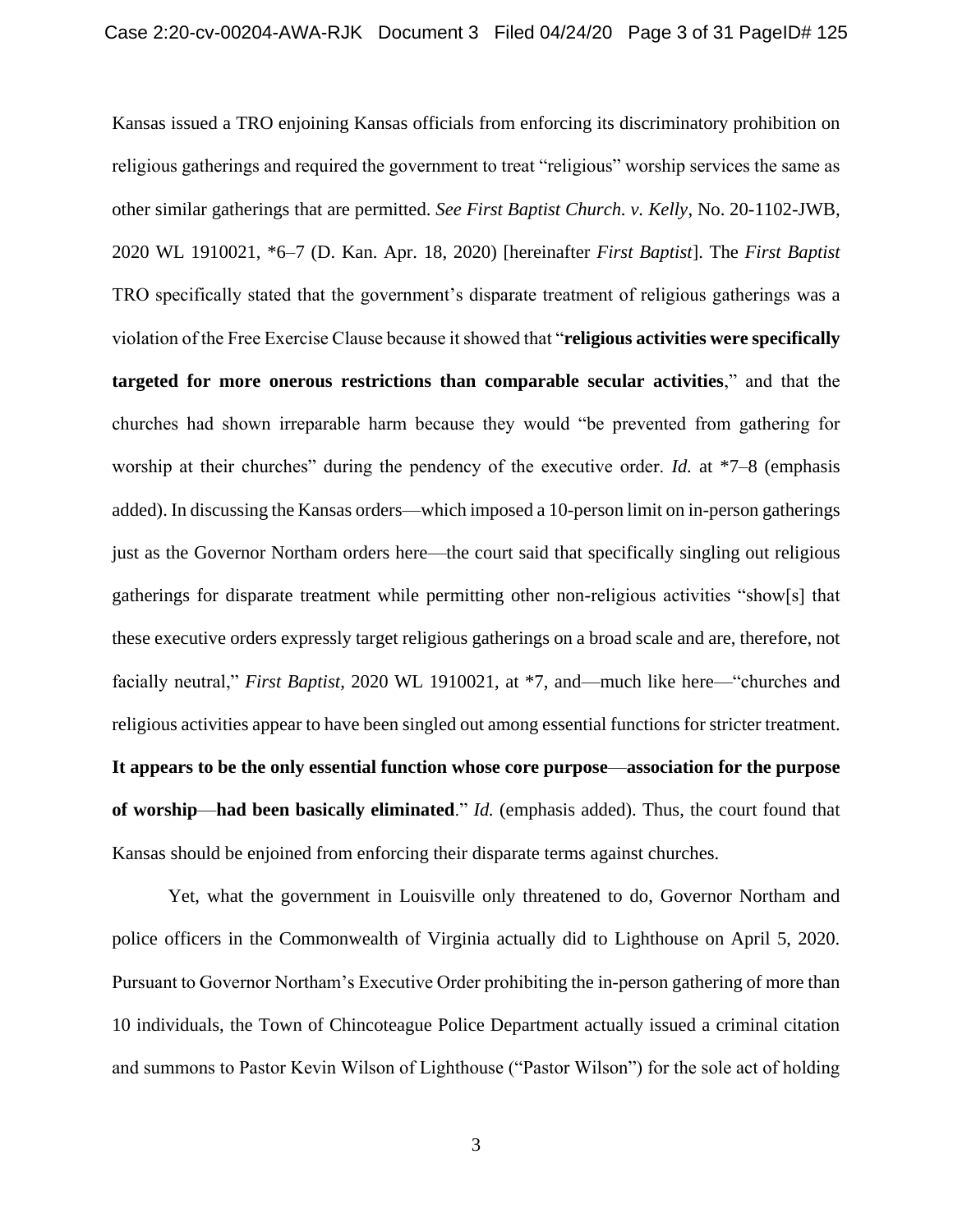a church service in the Commonwealth of Virginia. In addition to that actually imposed criminal sanction, officials in the Commonwealth threatened to impose similar criminal sanctions on Lighthouse, its pastor, and each and every member and/or attendee who dared visit the Lighthouse Fellowship Church's service on Easter Sunday or any other worship service held while Governor Northam's orders are in effect. Additionally, the Virginia State Police—acting under the direction of Governor Northam's orders—have publicly declared that they would enforce the Governor's orders and have threatened to impose criminal sanctions on those found in violation of them. **Absent emergency relief from this Court, Lighthouse, its pastor, and all members and/or attendees will suffer immediate and irreparable injury from the threat of criminal prosecution for the mere act of engaging in the free exercise of religion and going to church.**  A temporary restraining should issue.

Lighthouse prays unto this Court to issue a TRO restraining and enjoining Governor Northam from similarly **enforcing, attempting to enforce, threatening to enforce, or otherwise requiring compliance with any prohibition on religious gatherings** of more than 10 individuals, as against Lighthouse. Lighthouse does not seek, at this emergent stage of the proceedings, to undermine the entirety of Governor Northam's efforts to prevent the spread of COVID-19 in the Commonwealth. **Lighthouse merely seeks to be free from the unconstitutional application of the GATHERING ORDERS in such a way that they are threatened with criminal sanctions and suffer criminal penalties for simply going to church.** Absent emergency relief from this Court, Governor Northam and the State Police will continue to threaten Lighthouse with criminal sanctions and other penalties, **including this Sunday**, by targeting Lighthouse's religious gatherings for discriminatory treatment.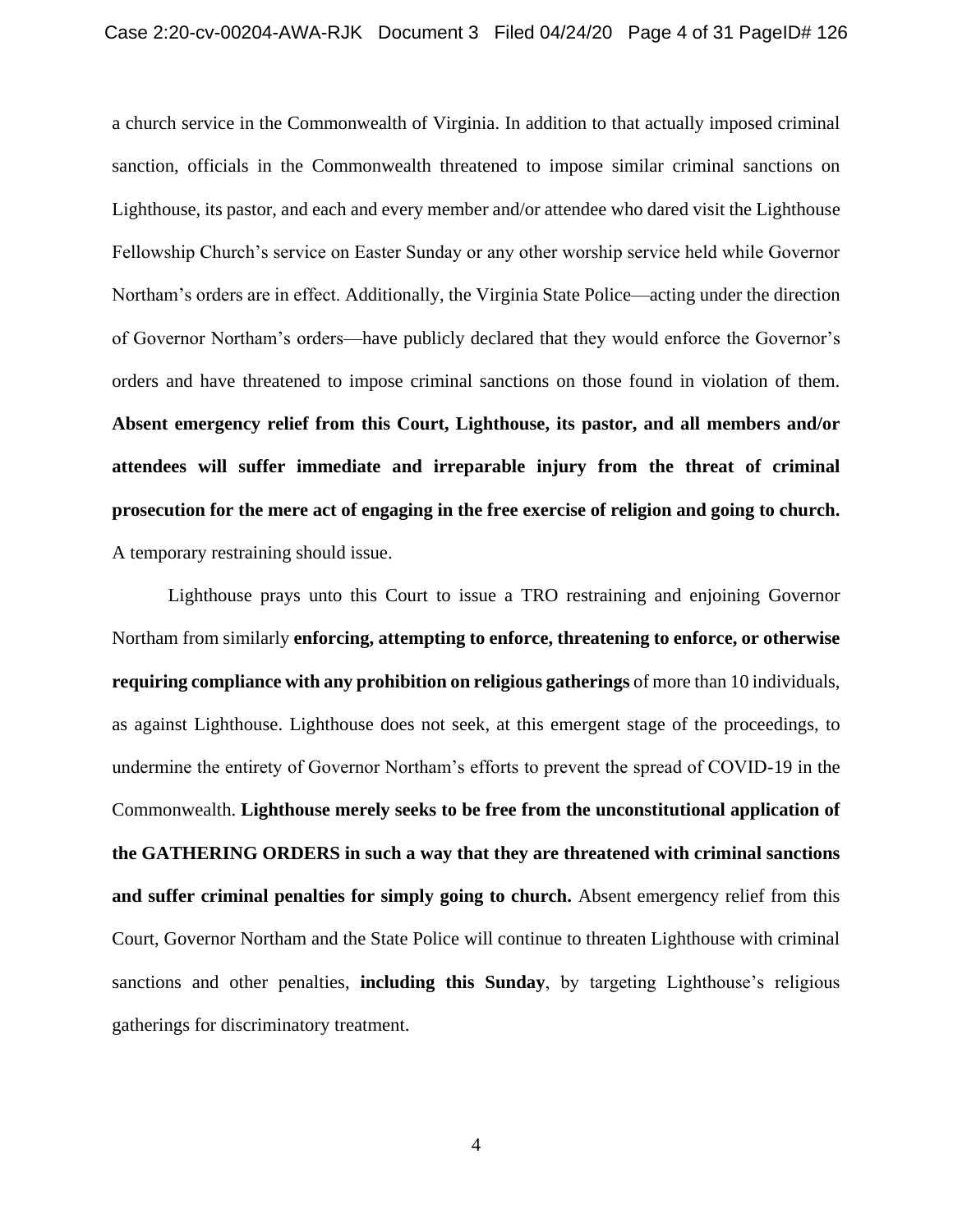#### **MEMORANDUM OF LAW IN SUPPORT**

To obtain a TRO or PI, Lighthouse must demonstrate it has a strong likelihood of success on the merits, that it will suffer irreparable injury absent the order, that the balance of the equities favors the order, and that the public interest is served by the Court's issuing the order. *See MicroStrategy, Inc. v. Motorola, Inc.*, 245 F.3d 335, 339 (4th Cir. 2001); *Moore v. Kempthorne*, 464 F. Supp. 2d 519, 525 (E.D. Va. 2006) ("The standard for granting either a TRO or preliminary injunction is the same."). Lighthouse easily satisfies each of these elements factually and legally. (Lighthouse hereby incorporates by reference the allegations of its Verified Complaint, filed contemporaneously herewith, as its statement of facts in support of this motion.)

# **I. LIGHTHOUSE IS LIKELY TO SUCCEED ON THE MERITS OF ITS CLAIM THAT THE COMMONWEALTH'S APPLICATION OF THE GATHERING ORDDERS IS UNCONSTITUTIONAL AND SHOULD BE RESTRAINED.**

# **A. The Commonwealth's Unconstitutional Application of the GATHERING ORDERS Violates Lighthouse's First Amendment Rights to Free Exercise of Religion and Should Be Restrained.**

Though the Commonwealth might not view church attendance as fundamental to the religious beliefs of Lighthouse, its opinion is irrelevant to the protections afforded to Lighthouse's sincerely held religious beliefs. Lighthouse's "religious beliefs need not be acceptable, logical, consistent, or comprehensible to others in order to merits First Amendment protection." *Thomas v. Rev. Bd. of Ind. Emp. Security Div.*, 450 U.S. 707, 714 (1981). Indeed, "[a]t a minimum, the protections of the Free Exercise Clause pertain if the law at issue discriminates against some or all religious beliefs or **regulates or prohibits conduct because it is undertaken for religious reasons**." *Church of the Lukumi Babalu Aye, Inc. v. City of Hialeah*, 508 U.S. 520, 532 (1993) (emphasis added). "The principle that government, in pursuit of legitimate interests, cannot in a selective manner impose burdens only on conduct motivated by religious belief is essential to the protection of the rights guaranteed by the Free Exercise Clause." *Id.* at 543. As the Western District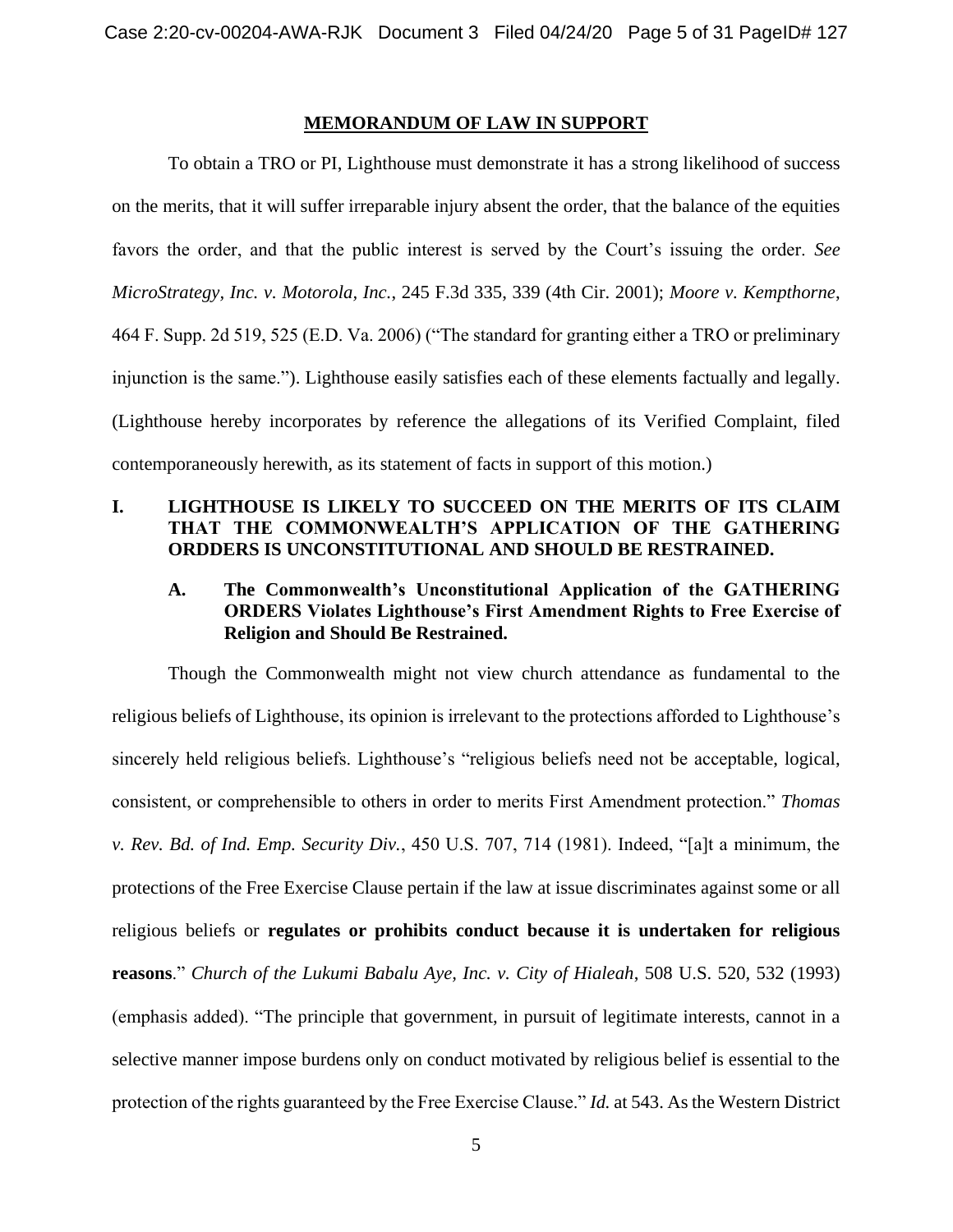of Kentucky just noted, prohibiting Lighthouse from hosting, and its members from attending, religious services where other non-religious gatherings are permitted under similar circumstances "**violat[es] the Free Exercise Clause beyond all question**." *On Fire*, 2020 WL 1820249, at \*6 (emphasis added). Even in a time of crisis or disease, *see Jacobson v. Massachusetts*, 197 U.S. 11 (1905), the First Amendment does not evaporate. Indeed, "even under *Jacobson*, constitutional rights still exist. Among them is the freedom to worship as we choose." *On Fire*, 2020 WL 1820249, at \*8; *see also Terminiello v. City of Chicago*, 337 U.S. 1, 27, 31, 38 (1949).

### **1. Burdens on sincerely held religious beliefs are subject to strict scrutiny if neither neutral nor generally applicable.**

As a matter of black letter law, "a law that is neutral and of general applicability need not be justified by a compelling government interest even if the law has the incidental effect of burdening a particular religious practice." *Lukumi*, 508 U.S. at 531. But, as here, "[a] law failing these requirements must be justified by a compelling governmental interest and must be narrowly tailored to advance that interest," *id.* at 532, and "will survive strict scrutiny only in rare cases." *Id.* at 546. The GATHERING ORDERS are neither neutral nor generally applicable and therefore must satisfy strict scrutiny.

### **2. The Commonwealth's application of the GATHERING ORDERS is neither neutral nor generally applicable.**

#### **a. The GATHERING ORDERS are not neutral.**

"Although a law targeting religious beliefs as such is never permissible . . . if the object of the law is to infringe upon or restrict practices because of their religious motivation, the law is not neutral." *Lukumi*, 508 U.S. at 533. To determine neutrality, courts look to the text of the law "for the minimum requirement of neutrality is that a law not discriminate on its face." *Id.* But, "[f]acial neutrality is not determinative. The Free Exercise Clause extends beyond facial discrimination [and] forbids subtle departures from neutrality." *Id.* at 534. This is so because, as here, "[o]fficial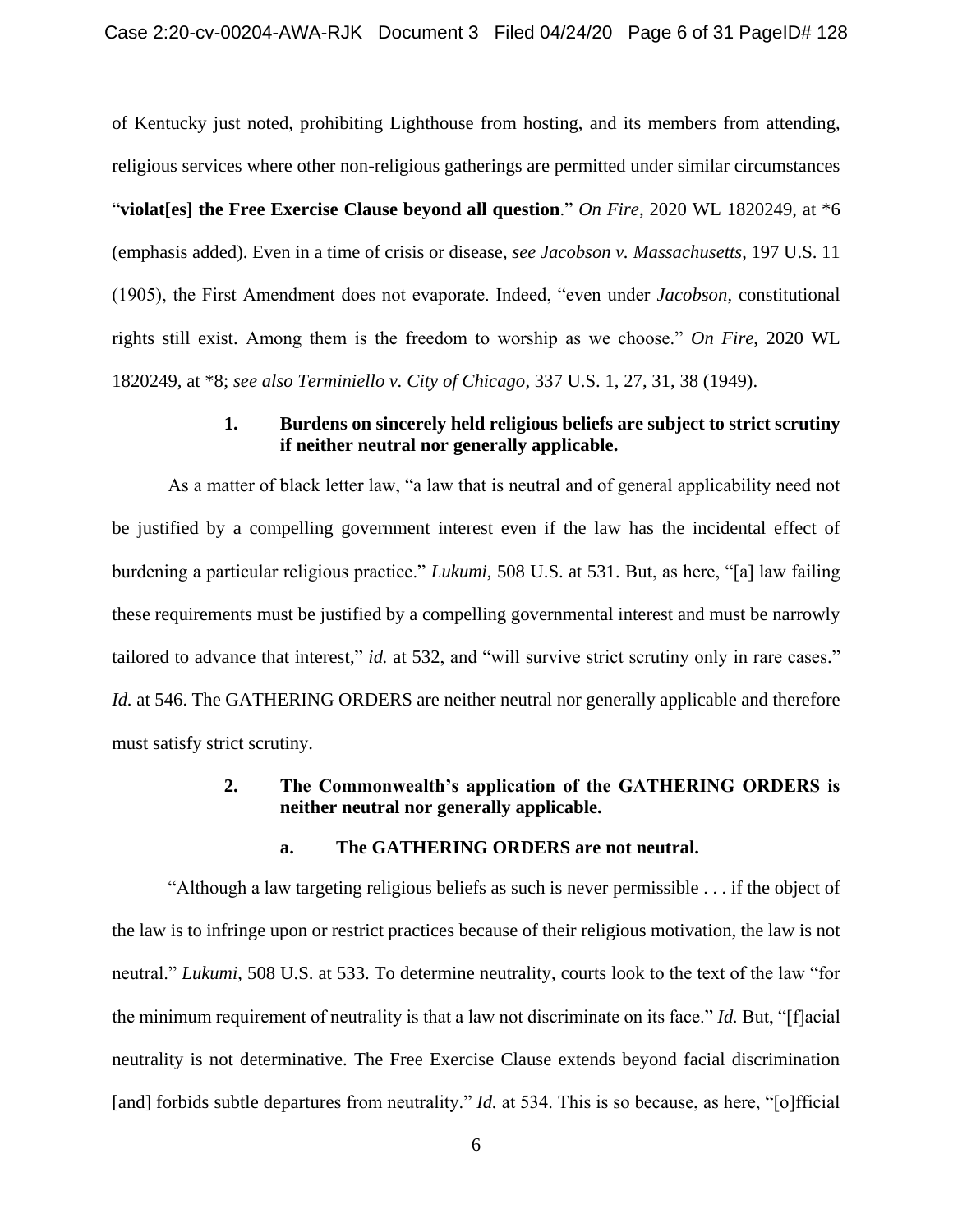action that targets religious conduct for distinctive treatment cannot be shielded by mere compliance with facial neutrality." *Id.* For the First Amendment prohibits hostility that is "masked, as well as overt." *Id.* The GATHERING ORDERS are not facially neutral, and even if they were, they represent subtle departures from neutrality by treating Lighthouse's religious gatherings of more than 10 individuals differently than similar non-religious gatherings.

The GATHERING ORDERS fail even cursory facial examination. They expressly target "religious" gatherings for disparate treatment. (V.Compl. ¶ 31, EX. C.) Yet, in the very same text of the GATHERING ORDERS, businesses such as liquor stores, warehouse clubs, supercenter stores, and even "non-essential" retail stores are exempted from the broad prohibitions. (V.Compl. ¶¶ 27, 32, EX. C.) When the government "has targeted religious worship" for disparate treatment—such as attending religious worship services—while "not prohibit[ing] parking in parking lots more broadly—including, again, the parking lots of liquor stores," it simply fails the test of neutrality. *On Fire*, 2020 WL 1820249, at \*6. Furthermore, here, as in *First Baptist*, the "orders begin with a broad prohibition against mass gatherings [but] proceed to carve out broad exemptions for a host of secular activities, **many of which bear similarities to the sort of personal contact that will occur during in-person religious services**." 2020 WL 1910021, at \*5 (emphasis added). Under such a system of carve-outs for everyone but religious assembly, the GATHERING ORDERS are simply not neutral. *Id.*

Governor Northam expressly targets churches and churchgoers, threatening criminal prosecution, and sending State Police to people attending a religious worship service. At the same time, no similar action is directed towards people in liquor stores, in Walmart, or even in "nonessential" retail business. The GATHERING ORDERS are not neutral.

7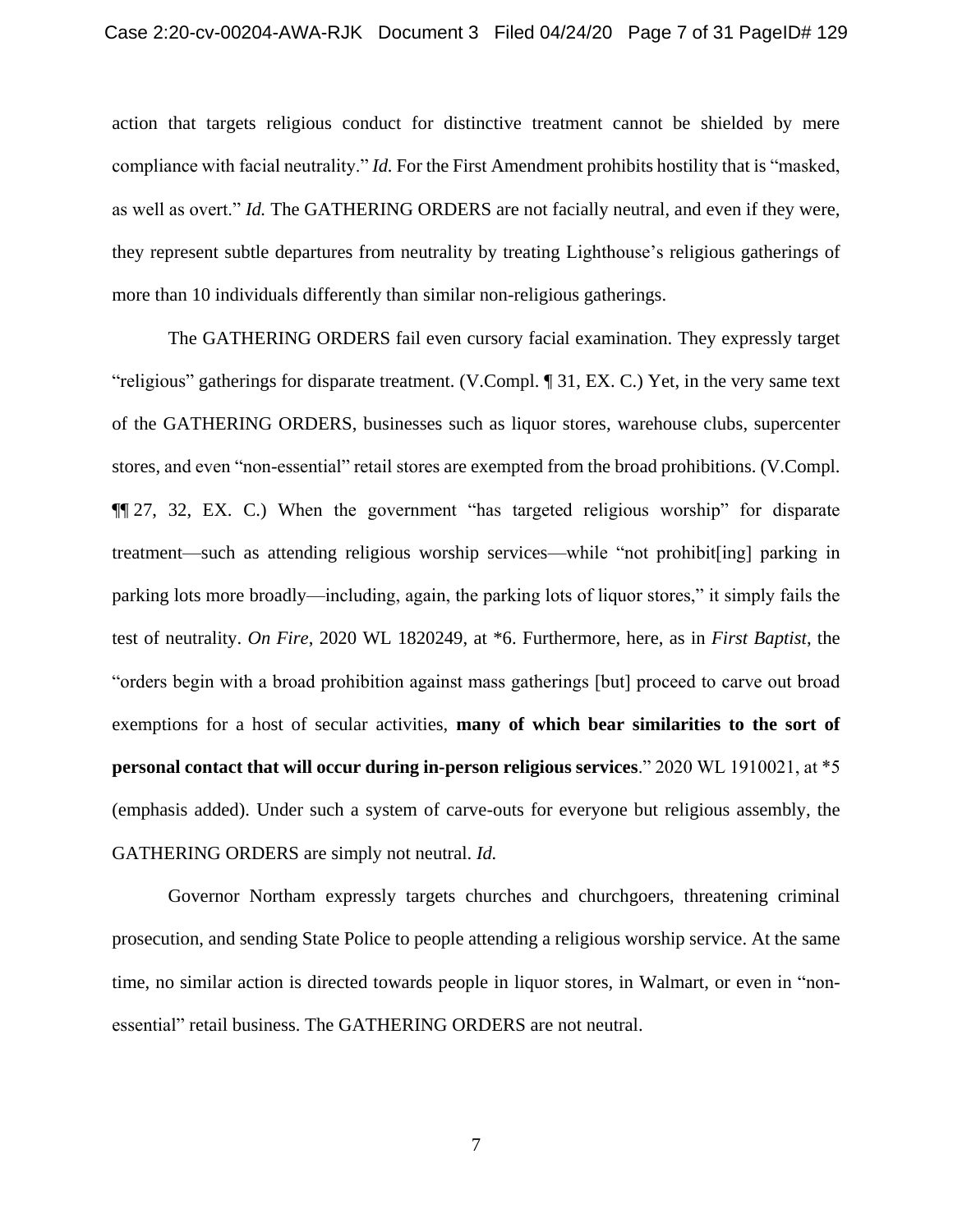### **b. The GATHERING ORDERS are not generally applicable.**

In determining general applicability, the courts focus on disparate treatment of similar conduct. *See Lukumi*, 508 U.S. at 542. "All laws are selective to some extent, but categories of selection are of paramount concern when a law has the incidental effect of burdening religious practice." *Id.* The textbook operation of a law that is not generally applicable is one where "inequality results" from the government's "decid[ing] that the governmental interests it seeks to advance are worthy of being pursued **only against conduct with religious motivation**." *Id.* at 543 (emphasis added). In *Lukumi*, the Supreme Court held that a law "fall[s] well below the minimum standard necessary to protect First Amendment rights" when the government "**fail[s] to prohibit nonreligious conduct that endangers these interests in a similar or greater degree**" than the prohibited religious conduct. *Id.* (emphasis added).

This is precisely the effect of the GATHERING ORDERS. First, they purport to prohibit "all gatherings," but define "all gatherings" to exclude large crowds and masses of people gathered at numerous businesses and other non-religious entities. (V.Compl. ¶¶ 27–32, EXS. B, C.) Their text makes it plain that "religious" gatherings of more than 10 individuals are prohibited, but large numbers of people may gather at liquor, warehouse, and supercenter stores, as but a few examples. (*Id.*) Moreover, non-retail businesses may accommodate unlimited employees and customers during all hours if they observe distancing and hygiene recommendations. (*Id.*) Furthermore, unlimited non-religious **gatherings at "non-essential" retail businesses are permitted** for employees and non-customer persons if distancing and hygiene guidelines are. (*Id.*) But "religious" gatherings of 11 people are still prohibited, no matter how large the facility or how long the gathering lasts, even if social distancing, enhanced sanitizing, and personal hygiene guidelines are followed religiously. If large gatherings at liquor, warehouse, and supercenter stores, non-retail business, and even "non-essential" retail businesses are not prohibited—and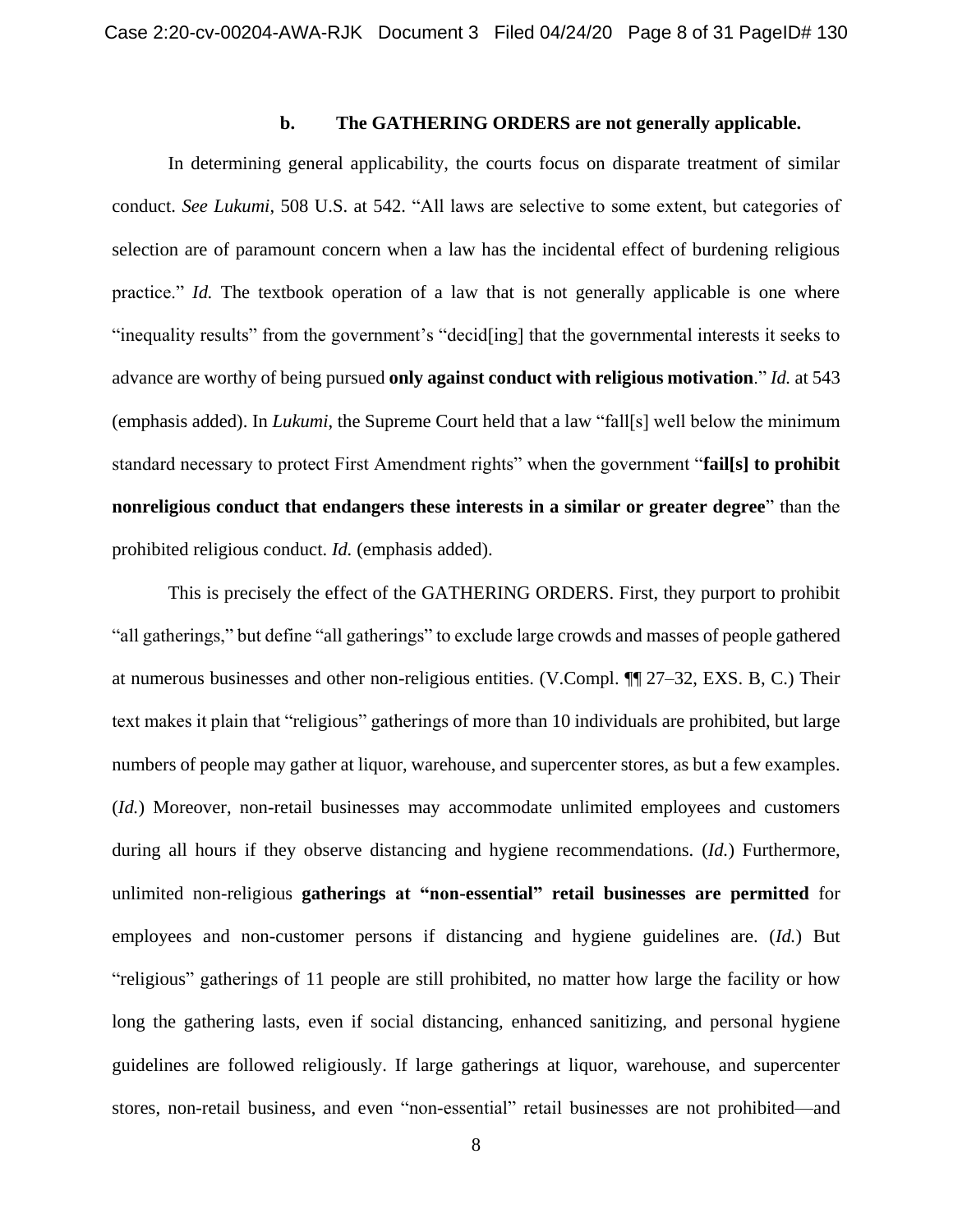distancing and hygiene practices are only required "to the extent possible"—even though endangering citizens (or not) to an equal degree, then it is obvious "religious" gatherings have been targeted for discriminatory treatment. Such a blatant discriminatory application of the GATHERING ORDERS "falls well below the minimum standard" the First Amendment demands. *Lukumi*, 508 U.S. at 543; *see also On Fire Christian Ctr.*, 2020 WL 1820249, at \*6 (holding that government regulation is not generally applicable when it targets religious gatherings with "orders and threats" but does not apply the same orders and threats to similar non-religious conduct). The GATHERING ORDERS are not generally applicable.

**B. The Commonwealth's Unconstitutional Application of the GATHERING ORDERS Violates Lighthouse's First Amendment Rights to Be Free from Government Hostility and Disparate Treatment Under the Establishment Clause.**

"**If there is any fixed star in our constitutional constellation, it is that no official, high or petty, can prescribe what shall be orthodox in politics, nationalism, religion, or other matters of opinion or force citizens to confess by word or act their faith threrein**." *W. Va. State Bd. of Educ. v. Barnette*, 319 U.S. 624, 642 (1943) (emphasis added). Where, as here, Lighthouse seeks to be free from disparate treatment by the Commonwealth, the very core of the Establishment Clause is at issue. "An attack founded on disparate treatment of "religious" claims invokes what is perhaps the central purpose of the Establishment Clause—**the purpose of ensuring governmental neutrality in matters of religion**." *Gillette v. United States*, 401 U.S. 437, 449 (1971) (emphasis added). Indeed, the Establishment Clause "affirmatively mandates accommodation, not merely tolerance, of all religions, and forbids hostility towards any." *Lynch v. Donnelly*, 465 U.S. 668, 673 (1984). That mandate of preventing hostility towards religions is equally present in times of exigent circumstances, such as COVID-19. For, as "[a]n instrument of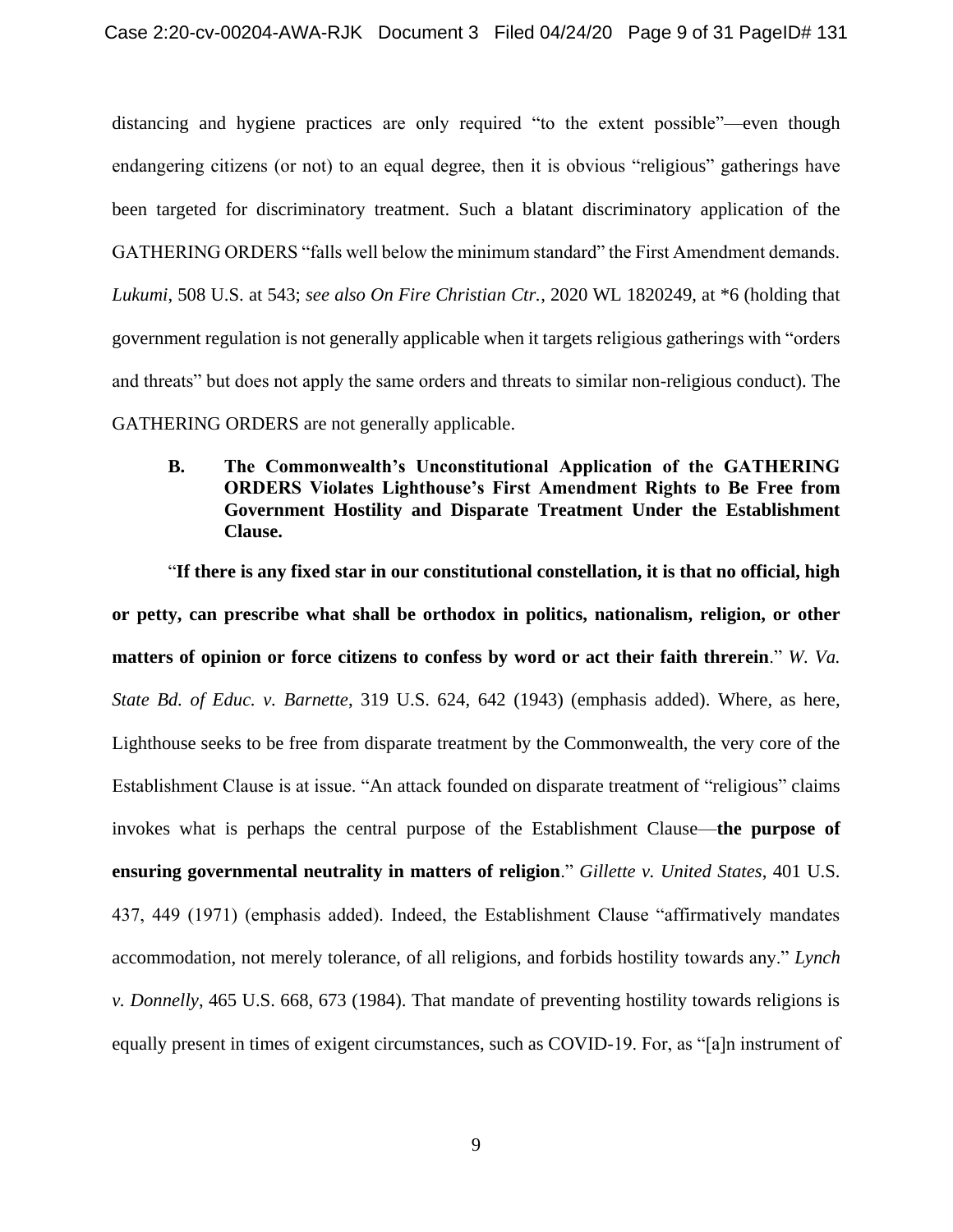social peace, **the Establishment Clause does not become less so when social rancor runs exceptionally high**." *Lund v. Rowan Cnty.*, 863 F.3d 268, 275 (4th Cir. 2017) (emphasis added).

But, the principle of neutrality requires that this Court analyze whether the government's motive in applying disparate treatment to religious gatherings, as opposed to non-religious gatherings of like kind, is not merely a pretext or a sham. *See, e.g.*, *McCreary Cnty. v. ACLU of Ky.*, 545 U.S. 844, 864 (2005) (holding that the government's motive for its actions "has to be genuine, not a sham"); *Wood v. Long*, 915 F.2d 308, 315 (4th Cir. 2019) (same). In determining whether the government's motive represents a sham, courts often look to the progression of the government's actions. *See McCreary*, 545 U.S. at 866 (declining to accept the government's proposition that "the last in a series of government actions" is determinative for whether its actions offend the Establishment Clause). Here, the progression of the Commonwealth's actions demonstrate that religious gatherings were "targeted for stricter treatment due to the nature of the activity involved, rather than because such gatherings pose unique health risks that mass gatherings at commercial and other facilities do not," and "the disparity has been imposed without any apparent explanation for the differing treatment of religious gatherings." *First Baptist*, 2020 WL 1910021, at \*7.

Indeed, the Commonwealth started with the general position that "all public and private gatherings of more than 10 individuals" were prohibited. (V.Compl. ¶ 26, EX. B.) But, in the next breath, opened a broad category of exemptions for "beer, wine, and liquor stores," "department stores," and other retailers deemed "essential." (V.Compl. ¶ 27.) On March 30th, the Commonwealth clarified its initial gathering prohibition, making it explicitly clear that "religious" gatherings were not "essential" and were not permitted to continue, while as similarly situated "essential" and "non-essential" businesses could continue accommodating crowds and masses.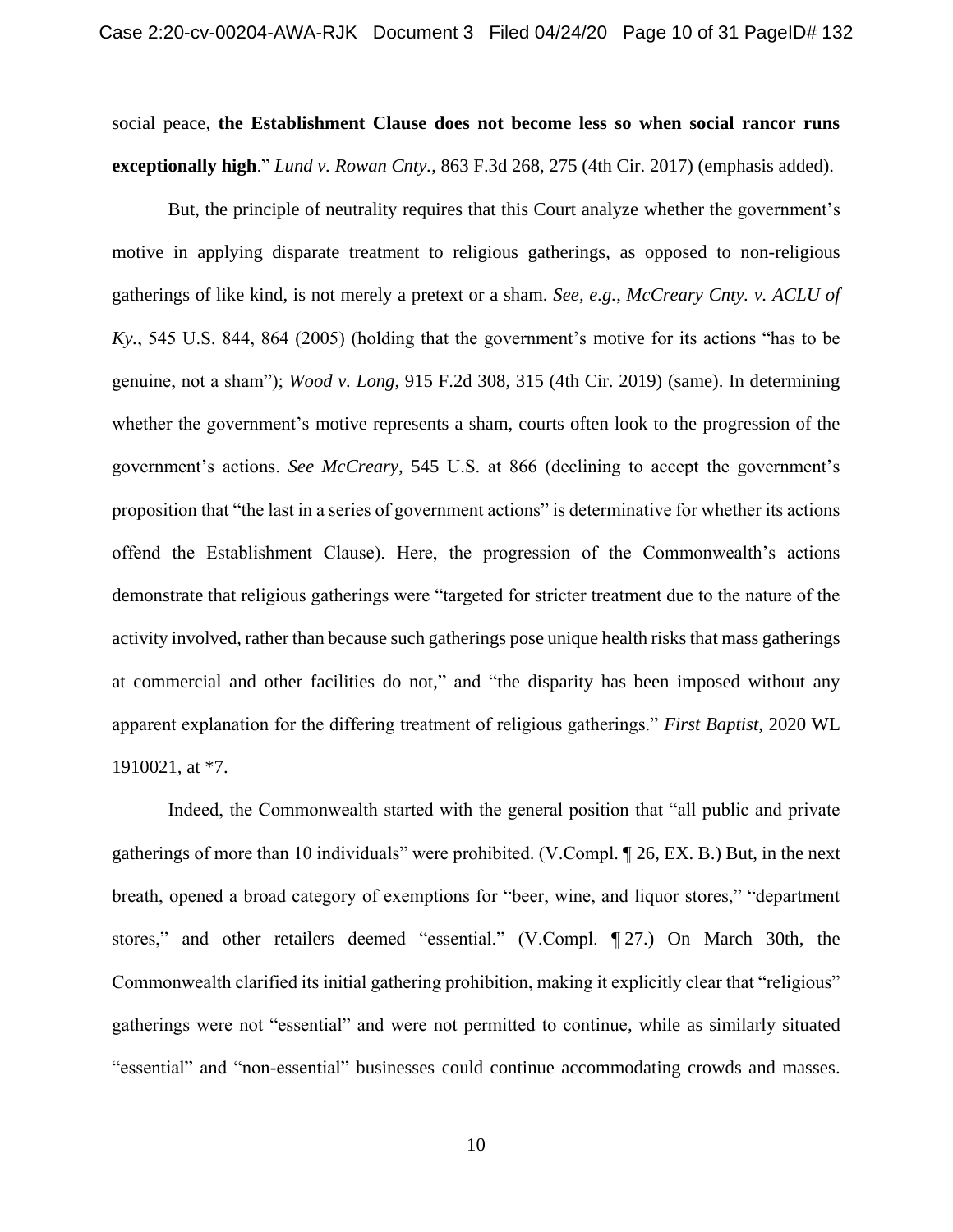(V.Compl. ¶¶ 31–32, EX. C.) Then, on April 1, the Commonwealth made it abundantly clear that it would enforce Governor Northam's GATHERING ORDERS against churches and religious gatherings by having the State Police release enforcement guidelines threatening criminal penalties and sanctions for violation of the GATHERING ORDERS. (V.Compl. ¶ 34, EX. D.) If the threat of enforcement were not alone sufficient, Governor Northam's GATHERING ORDERS have actually been enforced against Lighthouse through criminally citing its pastor for going to church. (V.Compl. ¶ 48, EX. F.) That criminal enforcement took place on April 5, a mere six days after Governor Northam imposed his draconian prohibitions on religious gatherings.

Perhaps sensing that arresting pastors, imposing criminal sanctions on them, and hailing them into judicial tribunals for the act of hosting worship was problematic, Governor Northam had his office issue certain guidance to the "Faith Community." (V. Compl. ¶ 36–38, EX. E.) That document, issued two days after Lighthouse's Pastor had been issued a criminal citation and summons, purported to lessen the burden on certain religious gatherings. (V.Compl. EX. E.) That document reiterates that churches may only have gatherings (*i.e.*, worship services) if they abide by the Governor's 10-person limit, and then "benevolently" informs Lighthouse that it may conduct worship services approved by the government—such as "drive-in," "drive-thru," or "parking lot" worship—so long as no one actually assembles together in person. (*Id.*)

The progression of the Commonwealth's actions was a sham at the start and remains unconstitutional even after its "benevolent" instructions for "proper" worship during COVID-19. Its purpose in treating religious gatherings differently from the start was a sham because there is no evidence that religious gatherings "pose unique health risks that mass gatherings at commercial and other facilities do not," *First Baptist*, 2020 WL 1910021, at \*7, or "because the risks at religious gatherings uniquely cannot be adequately mitigated with safety protocols" such as those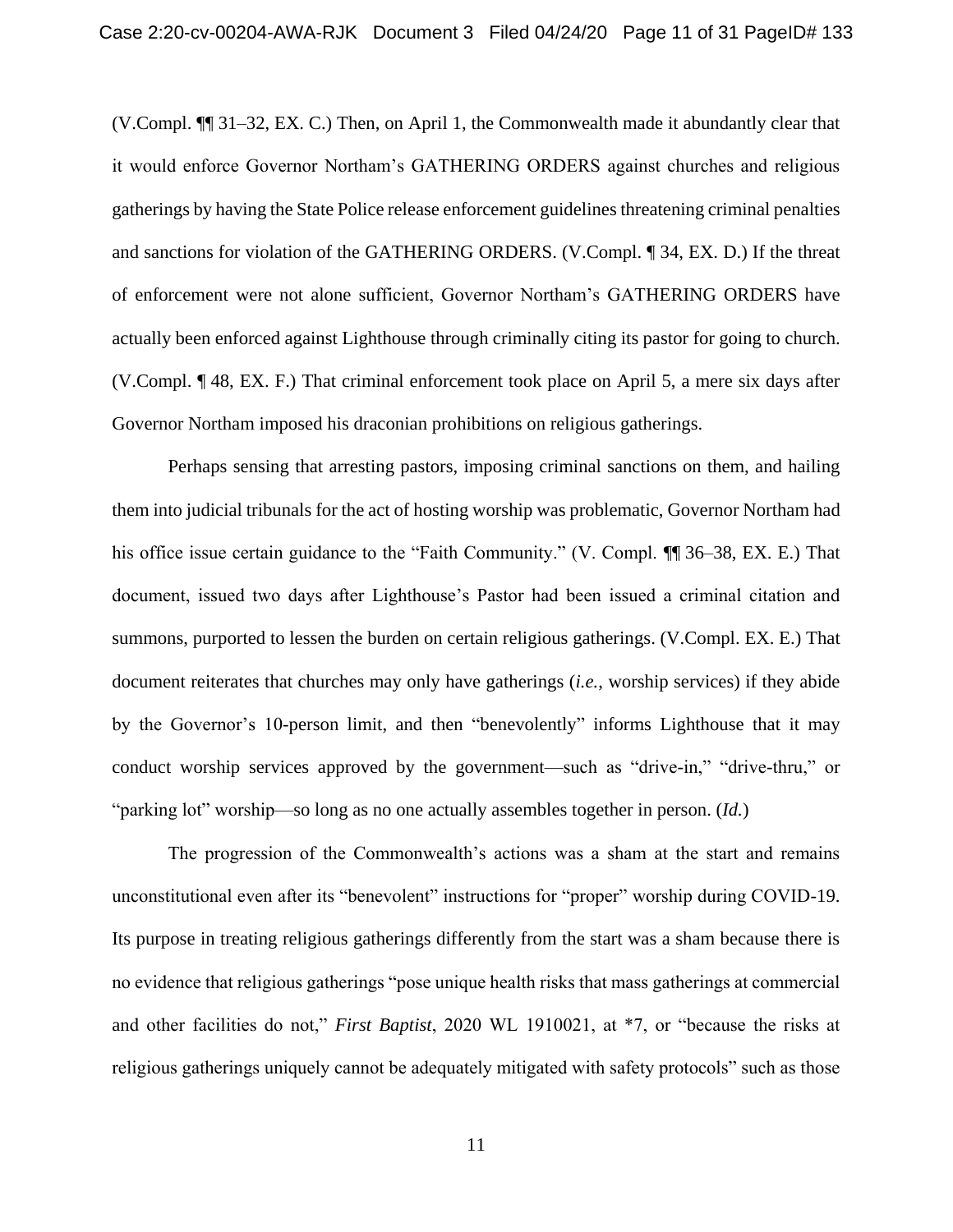at liquor stores or other "essential" stores that may continue to operate without numerical limitation or scrutiny. *Id.* Thus, treating Lighthouse and other religious gatherings differently was a sham from the start and remains constitutionally infirm even now. **Indeed, the government does not have the authority to, with the stroke of a pen, declare churches and attendance at church to be "non-essential" and impose criminal sanctions on Lighthouse for failing to abide by that government-imposed prescription of orthodoxy.** The Constitution demands more.

- **C. The Commonwealth's Unconstitutional Application of the GATHERING ORDERS Restricts Lighthouse's First Amendments Rights to Speech and Assembly and Should Be Restrained.**
	- **1. The Commonwealth's unconstitutional application of the GATHERING ORDERS discriminates against Lighthouse's speech rights and rights to assemble on the basis of content.**

"Content-based laws—those that target speech on its communicative content—are presumptively unconstitutional and may be justified only if the government proves that they are narrowly tailored to serve compelling government interests." *Reed v. Town of Gilbert*, 135 S. Ct. 2218, 2226 (2015); *see also R.A.V. v. City of St. Paul*, 505 U.S. 377, 395 (1992) (same). "Some facial distinctions based on a message are obvious, defining regulated speech by particular subject matter, and others are more subtle, defining regulated speech by its function or purpose. Both distinctions are drawn based on the message a speaker conveys, and, therefore, are subject to strict scrutiny." *Reed*, 135 S. Ct. at 2227 (emphasis added). Put simply, the Supreme Court handed down a firm rule: **laws that are content based on their face must satisfy strict scrutiny**. *Id.*

Importantly, this firm rule mandating strict scrutiny of facially content-based restrictions of speech applies regardless of the government's alleged purpose in enacting the law, even if the alleged purpose arises from a time of purported emergency. *See id.* ("On its face, the [law] is a content-based regulation of speech. **We thus have no need to consider the government's justifications or purposes for enacting the [law] to determine whether it is subject to strict**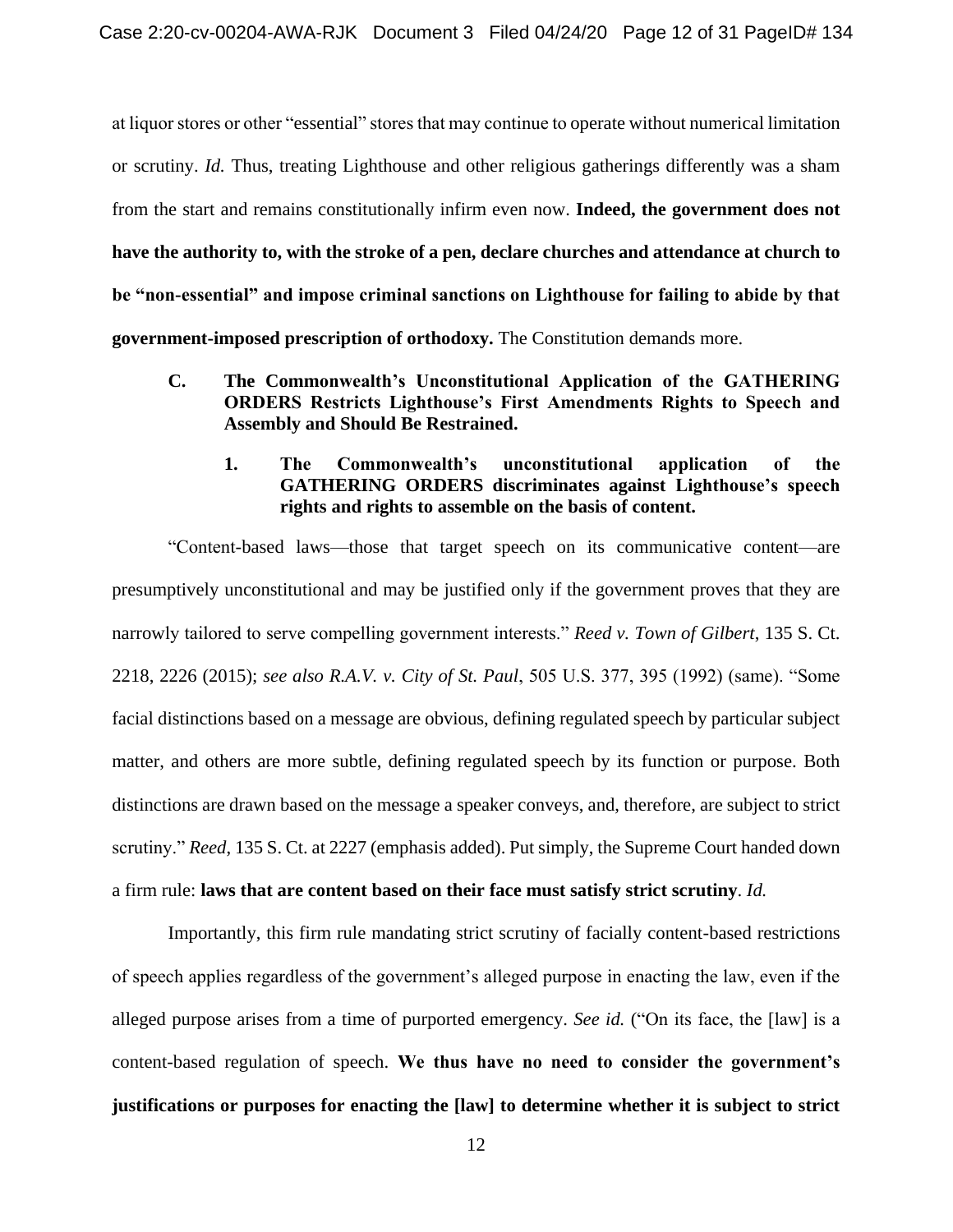**scrutiny**.") In so holding, the Court rejected the lower court's rationale that the alleged purpose behind enacting the content-based law can justify subjecting it to diminished constitutional protection. *Id.* "[T]his analysis skips the crucial first step . . . determining whether the law is content neutral on its face." *Id.* at 2228. The answer to that question, the *Reed* Court said, is dispositive of the level of scrutiny applicable to the regulation of speech. *Id.* "**A law that is content based on its face is subject to strict scrutiny regardless of the government's benign motive, contentneutral justification, or lack of animus toward the ideas contained in the regulated speech**." *Id.* (emphasis added). "[A]n innocuous justification cannot transform a facially content-based law into one that is content neutral." *Id.* "Innocent motives do not eliminate the danger of censorship presented by a facially content-based statute, as future government officials may one day wield such statutes to suppress disfavored speech." *Id.* at 2229.

Thus, content-based laws must satisfy strict scrutiny, regardless of any purported justification the Commonwealth may assert. *Reed*, 135 S. Ct. at 2229. "Because the [law] imposes content-based restrictions on speech, those provision can stand only if they survive strict scrutiny." *Id.* at 2231. **There are no exceptions to this rule**. Indeed, the notion that a content-based restriction on speech is presumptively unconstitutional is "so engrained in our First Amendment jurisprudence that last term we found it so 'obvious' as to not require explanation." *Simon & Schuster, Inc. v. Members of N.Y. State Crime Victims Bd.*, 502 U.S. 105, 115–16 (1991). "Regulations that permit the Government to discriminate on the basis of the content of the message cannot be tolerated under the First Amendment." *Id.* at 116. Furthermore, "[i]t is rare that a regulation restricting speech because of its content will ever be permissible." *United States v. Playboy Entm't Grp.*, 529 U.S. 803, 818 (2000). The burden is on the Commonwealth to prove it can satisfy strict scrutiny, and it cannot meet that burden.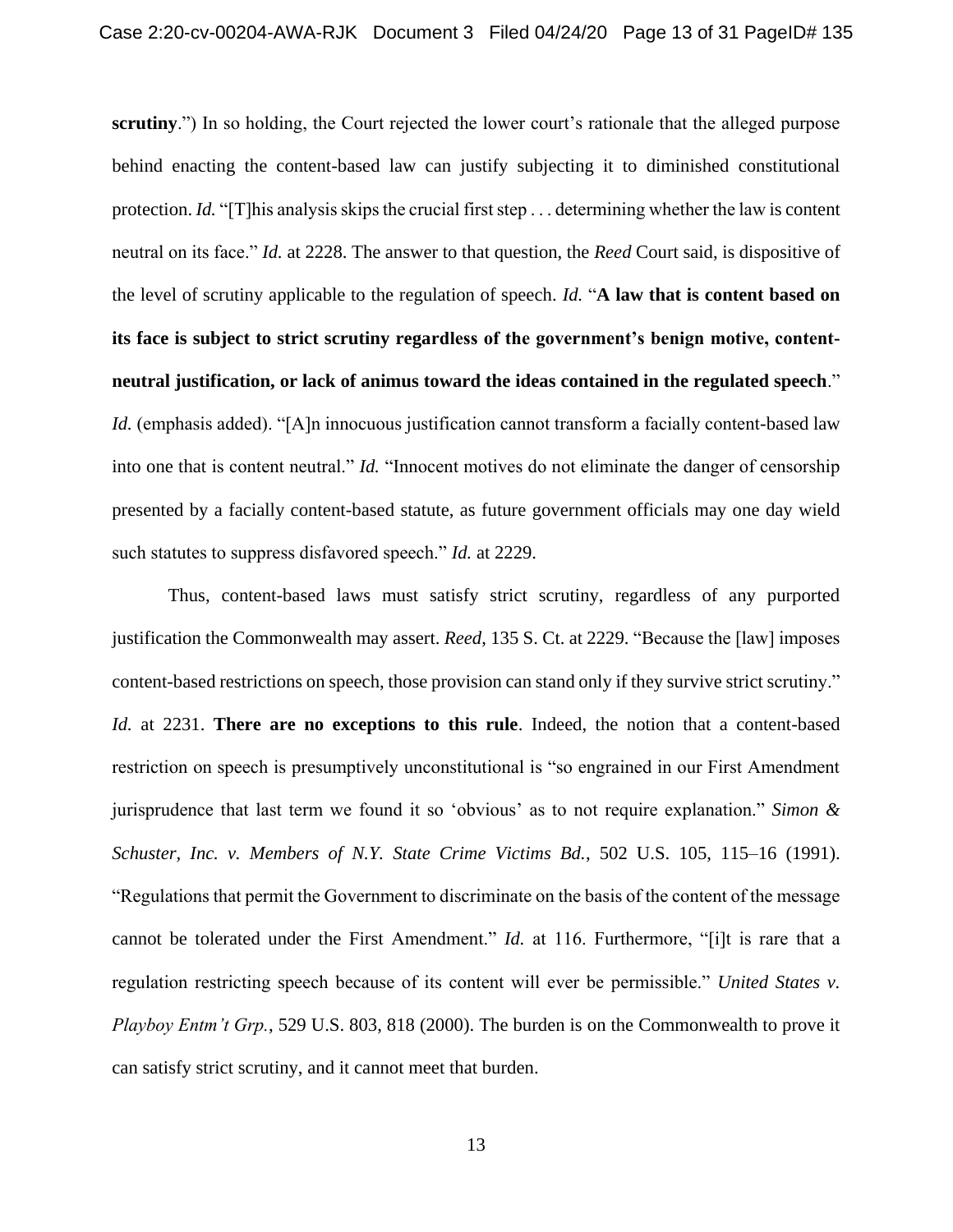This Court need look no further than the text of the GATHERING ORDERS and their application to determine that they are content-based restrictions on constitutionally protected liberties. The GATHERING ORDERS purport to prohibit "all public and private gatherings," meaning any gathering "of more than ten individuals," except a gathering "of more than ten individuals" is permissible without scrutiny or threat of sanction at many retail businesses deemed "essential," and at many more professional and retail businesses deemed "non-essential," none of which are required to observe distancing and hygiene guideless except "to the extent possible." (V.Compl. ¶¶ 27–32, EXS. B, C.) **Thus, the Commonwealth found numerous categories of businesses for which large numbers of people may gather without restraint, but expressly prohibited the constitutionally protected assemblies or "gatherings" of "religious" groups of more than 10 individuals.** The Fourth Circuit has noted that government regulations of speech are indisputably content-based where—as here—the restriction sets us a system of "carveout[s]" and "exemptions" for certain categories. *See Am. Ass'n of Political Consultants, Inc. v. FCC*, 923 F.3d 159, 166 (4th Cir. 2019). The GATHERING ORDERS and their application do precisely this. The Commonwealth has targeted "religious" gatherings of more than 10 individuals, prohibited Lighthouse from engaging in such gatherings, imposed criminal sanctions, and threatened to continue imposing such criminal sanctions for engaging in such "religious" gatherings. But the Commonwealth has created carveouts for gatherings of more than 10 individuals at liquor, warehouse, and supercenter stores, and countless other "non-essential" retail businesses. (V.Compl. ¶¶ 27–32, EXS. B, C.) That is a textbook content-based restriction on Lighthouse's constitutionally protected activities. It must therefore satisfy strict scrutiny, which it cannot do. (*See infra* section I.E.)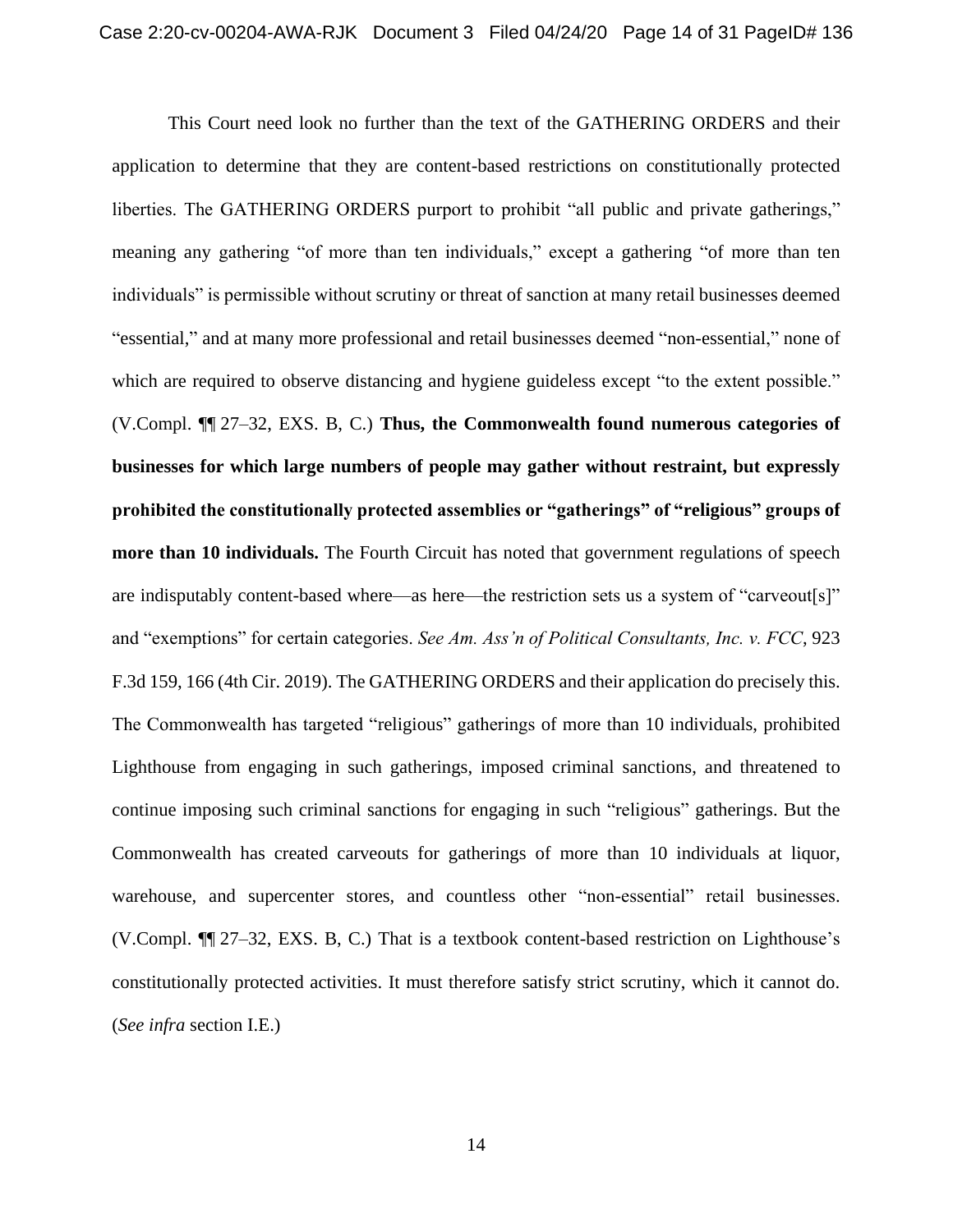# **2. The Commonwealth's unconstitutional application of the GATHERING ORDERS represents an unconstitutional prior restraint.**

It is axiomatic that prior restraints are highly suspect and disfavored. *See Forsyth Cnty. v. Nationalist Movement*, 505 U.S. 123, 130 (1992). Indeed, "**[a]ny system of prior restraints of expression comes to this Court bearing a heavy presumption against its constitutional validity**." *Bantham Books, Inc. v. Sullivan*, 372 U.S. 58, 70 (1963) (emphasis added). "Because a censor's business is to censor, there inheres the danger that he may well be less responsive than a court . . . to the constitutionally protected interests in free expression." *Freedman v. Maryland*, 380 U.S. 51, 57-58 (1965).

It is offensive—not only to the values protected by the First Amendment, but to the very notion of a free society—that in the context of everyday public discourse a citizen must first inform the government of her desire to speak to her neighbors and then obtain a permit to do so. **[A] law requiring a permit to engage in such speech constitutes a dramatic departure from our national heritage and constitutional tradition**.

*Watchtower Bible & Tract Soc'y of N.Y. v. Vill. of Stratton*, 536 U.S. 150, 165–66 (2002) (emphasis added); *see also Lovell v. City of Griffin*, 303 U.S. 444, 451–52 (1938) ("While this freedom from previous restraint . . . upon publication cannot be regarded as exhausting the guaranty of liberty, the prevention of that restraint was a leading purpose in the adoption of the [First Amendment]."); *Carroll v. President & Comm'r Princess Anne, et al.*, 393 U.S. 175, 181 (1968) ("**Prior restraint upon speech suppresses the precise freedom which the First Amendment sought to protect from abridgment**." (emphasis added)).

The Supreme Court has consistently permitted facial challenges to prior restraints without requiring a plaintiff to show that there are no conceivable set of facts where the application of the particular government regulation might or would be constitutional. *See, e.g.*, *Horton v. City of St. Augustine*, 272 F.3d 1318, 1331–32 (11th Cir. 2001) ("the Supreme Court itself in *Salerno*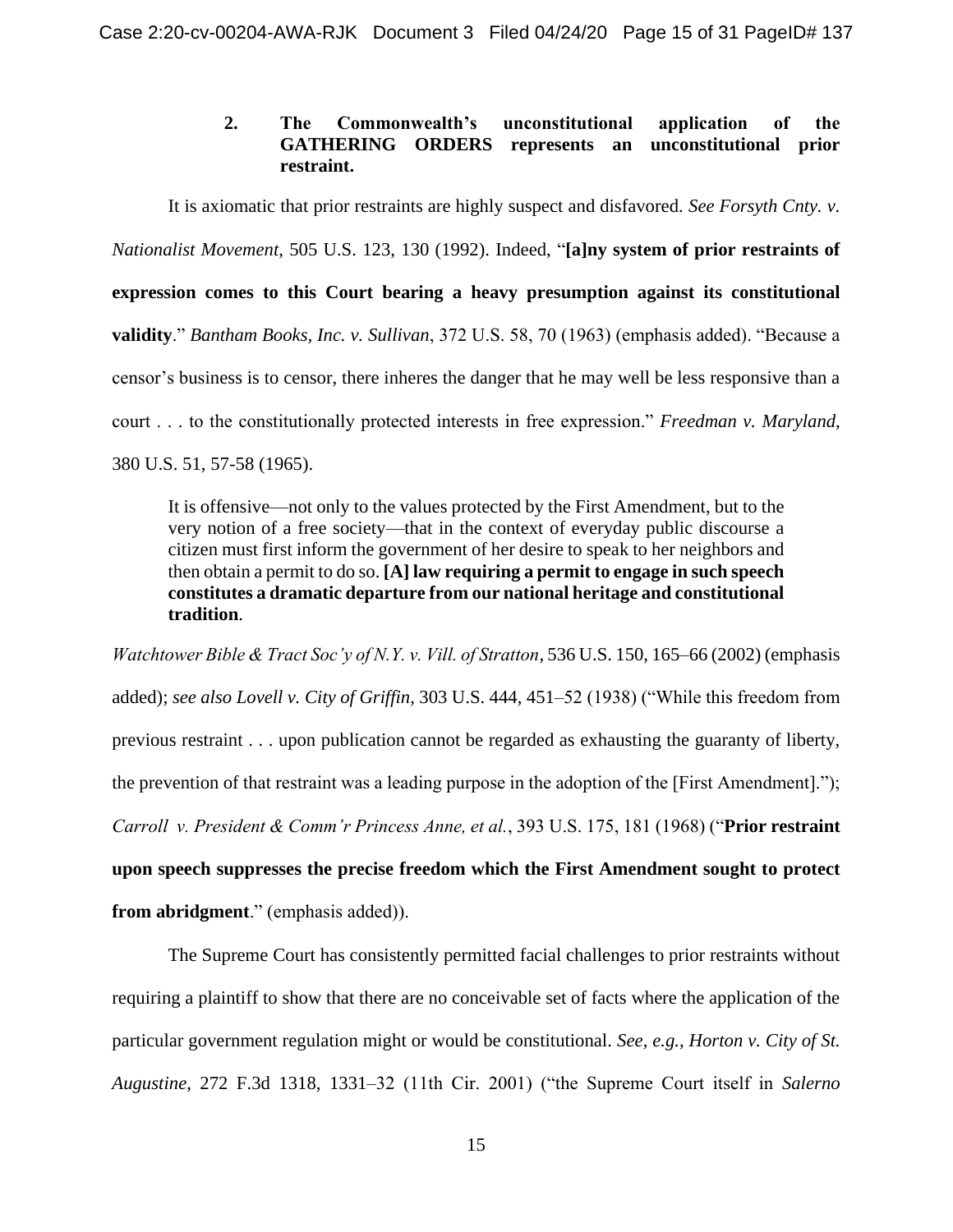acknowledged [that prior restraints are the] exception to the 'unconstitutional-in-everyconceivable-application' rule") (quoting *United States v. Salerno*, 481 U.S. 739, 745 (1987)); *see also United States v. Rosen*, 445 F. Supp. 2d 602, 642 (E.D. Va. 2006) (noting that First Amendment challenges are an exception to the general facial challenge rules).

Additionally, as numerous federal courts—including the Fourth Circuit—have recognized, total prohibitions on speech represent prior restraints. *See, e.g.*, *Steakhouse, Inc. v. City of Raleigh*, 166 F.3d 634, 638 (4th Cir. 1999) (holding that total prohibitions "act[] as such a [prior] restraint"); *R.W.B. of Riverview, Inc. v. Stemple*, 111 F. Supp. 2d 748, 756 (S.D.W.V. 2000) ("total bans" are an unconstitutional prior restraint); *see also Howard v. City of Jacksonville*, 109 F. Supp. 2d 1360, 1364 (M.D. Fla. 2000) ("This Court also finds that . . . moratoria are governed by prior restraint analysis in the same manners as permitting schemes."); *D'Ambra v. City of Providence*, 21 F. Supp. 2d 106, 113–14 (D.R.I. 1998) (moratorium on protected expression that includes no indication of ending is a complete prohibition and invalid prior restraint); *ASF, Inc. v. City of Seattle*, 408 F. Supp. 2d 1102, 1108 (W.D. Wash. 2005) (total prohibitions on protected expression fail prior restraint analysis). The GATHERING ORDERS are such a prior restraint.

The Fourth Circuit has explicitly noted that "prior restraints bear a heavy presumption" of unconstitutionality. *In re Murphy-Brown, LLC*, 907 F.3d 788, 797 (4th Cir. 2018); *Cox v. City of Charleston*, 416 F.3d 281, 284 (4th Cir. 2005). One of the most abhorrent systems of prior restraint is "a procedure that places unbridled discretion in the hands of a government official and might result in censorship." *Weinberg v. City of Chicago*, 310 F.3d 1029, 1045 (7th Cir. 2002); *see also Am. Entertainers, LLC v. City of Rocky Mount*, 888 F.3d 707, 720 (4th Cir. 2018) (holding that a prior restraint that "plac[es] unbridled discretion in the hands of a government official" is one of the "**two evils that will not be tolerated**" (emphasis added); *Child Evangelism Fellowship of Md.,*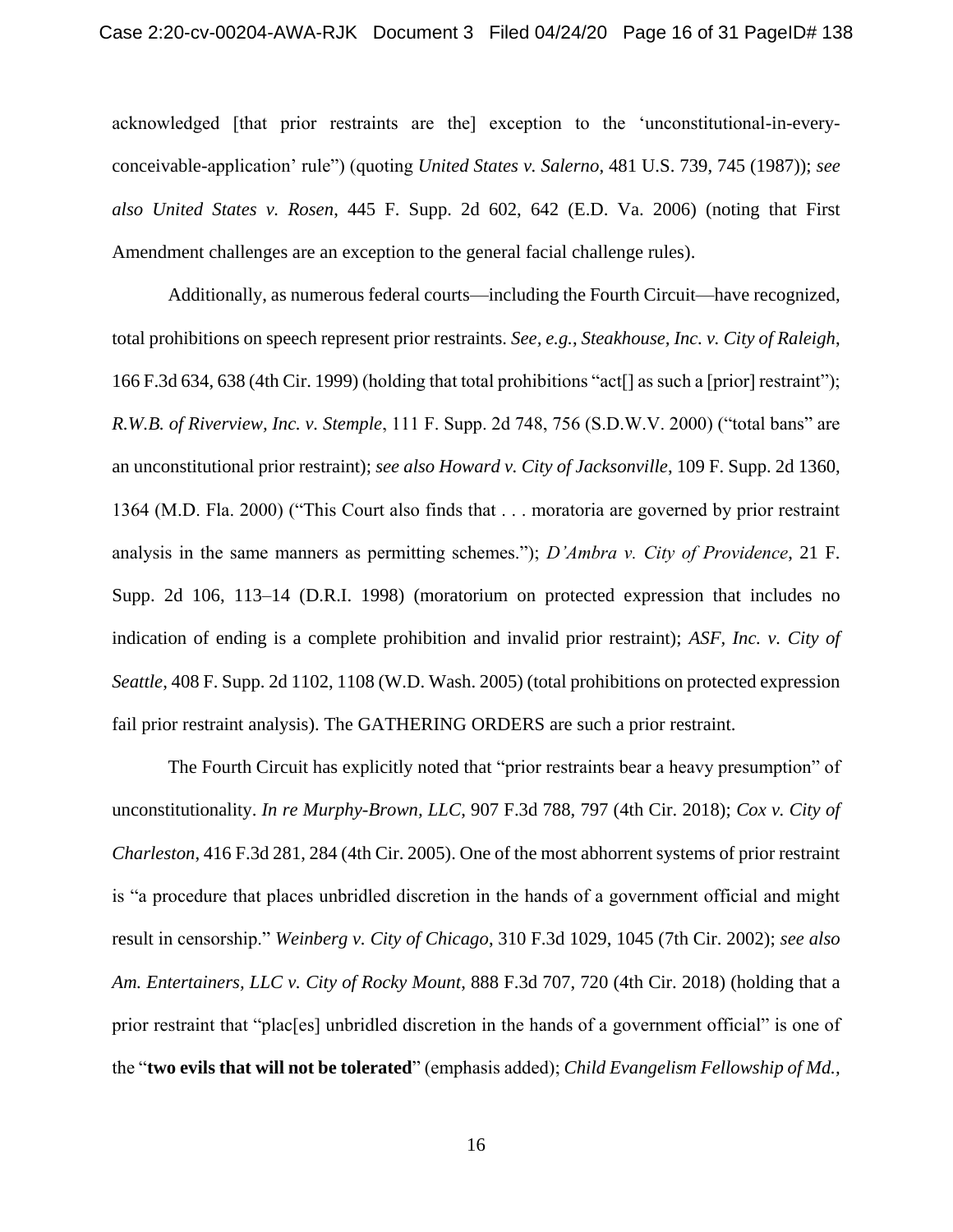*Inc. v. Montgomery Cnty. Pub. Schs.*, 457 F.3d 376, 386 (4th Cir. 2006) ("The Supreme Court has long held that the government violates the First Amendment when it gives a public official unbounded discretion . . . ."). There can be no question that the GATHERING ORDERS represent a "total ban" of Lighthouse's church services, *R.W.B.*, 111 F. Supp. 2d at 756, and thus constitute a prior restraint. *Id.* More problematically, however, is that the GATHERING ORDERS place unbridled discretion in the hands of Commonwealth officials, and are thus unconstitutional.

# **3. The GATHERING ORDERS unconstitutionally vest unbridled discretion in the hands of Commonwealth officials, which they have used to discriminate against Lighthouse's religious gatherings.**

The danger inherent in the viewpoint discriminatory policies and application here is only increased by the unbridled discretion given to government officials. "When a city allows an official to ban [speech] in his unfettered control, it sanctions a device for suppression of free communication of ideas." *Saia v. People of State of N.Y.*, 334 U.S. 558, 562 (1948). "[E]ven if the government may constitutionally impose content-neutral prohibitions on a particular manner of speech, **it may not condition that speech on obtaining a license or permit from a government official in that official's boundless discretion**." *City of Lakewood v. Plain Dealer Publ'g Co.*, 486 U.S. 750, 764 (1988) (emphasis added). The danger of viewpoint discrimination is "at its zenith when the determination of who may speak and who may not is left to the unbridled discretion of a government official." *Id.* at 763. "[T]he mere existence of the licensor's unfettered discretion, coupled with the power of prior restraint, intimidates parties into censoring their own speech, even if the discretion and power are never actually abused." *Id.* at 757. This is precisely why "**[t]he First Amendment prohibits the vesting of such unbridled discretion in a government official**." *Forsyth Cnty.*, 505 U.S. at 133 (emphasis added).

Binding precedent from the Fourth Circuit also mandates that prior restraints not impermissibly vest County officials with unbridled discretion. *See, e.g.*, *Steakhouse*, 166 F.3dd at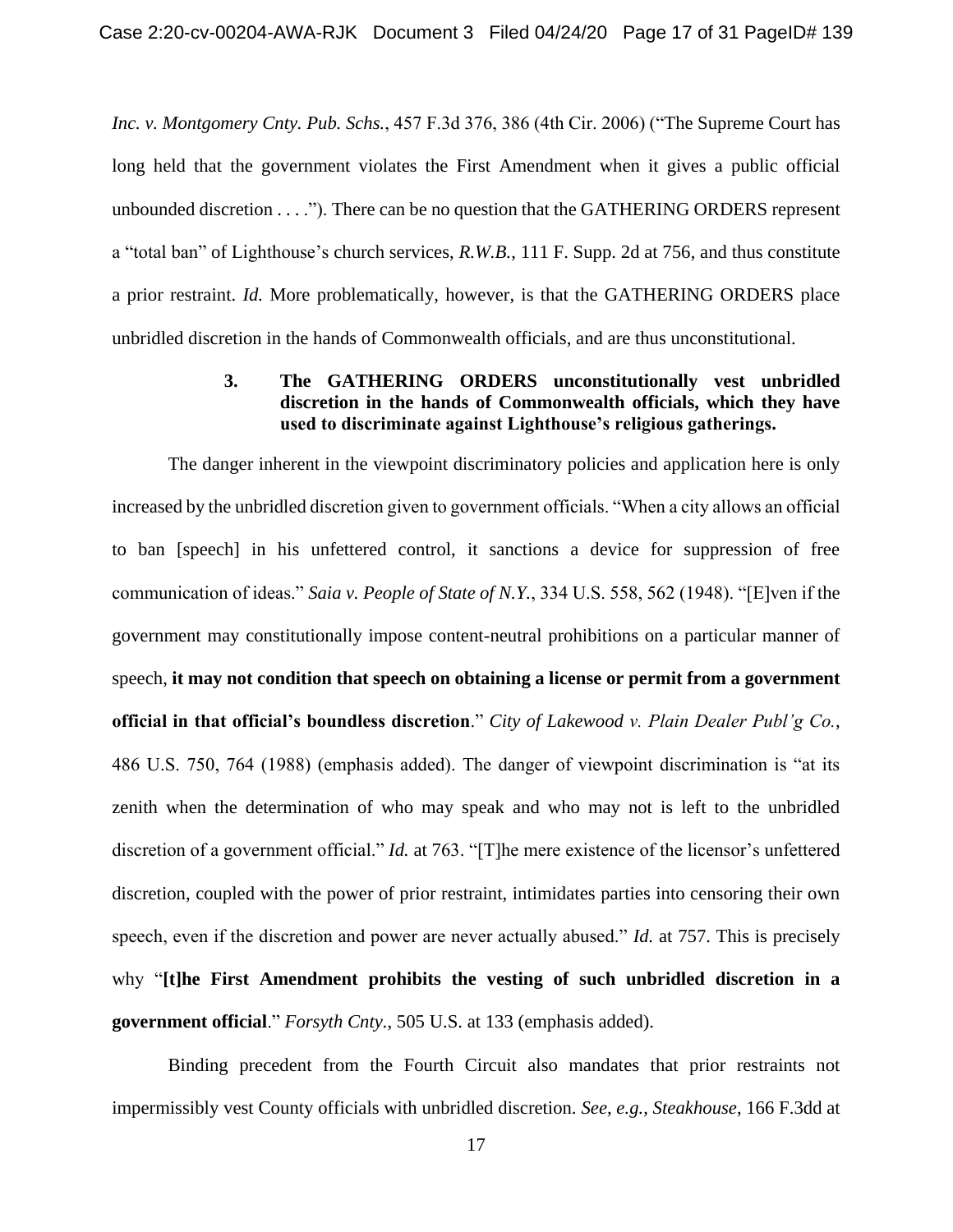638 (prior restraints must "sufficiently cabin the decision-maker's discretion"); *Child Evangelism Fellowship*, 457 F.3d at 386 ("investing government officials with boundless discretion . . . violates the First Amendment"); *Am. Entertainers*, 888 F.3d at 721 (government violates the First Amendment when it permits chief of police to determine whether certain speech is permissible without providing "concrete standards" to otherwise cabin his unbridled discretion).

Here, the GATHERING ORDERS lack specific and definite checks on the discretion of government authorities. "[T]he success of a facial challenge on the grounds that an ordinance delegates overly broad discretion to the decisionmaker rests not on whether the administrator has exercised his discretion in a content-based manner, but whether there is anything in the ordinance preventing him from doing so." *Forsyth Cnty.*, 505 U.S. at 133 n.10. Here, the GATHERING ORDERS' vesting of unbridled discretion is not only unconstitutional because there are no checks on the Commonwealth, but is even worse because the Commonwealth has **actually exercised** its unchecked discretion to prohibit religious gatherings of more than 10 individuals while not prohibiting similar non-religious gatherings. Nothing in the GATHERING ORDERS limits the authority of Commonwealth officials to target church services or religious gatherings that are abiding by social distancing, enhanced sanitizing, and personal hygiene practices while not equally targeting non-religious gatherings doing the same. In fact, that is precisely what the GATHERING ORDERS demand of Commonwealth officials. The entire scheme established by the GATHERING ORDERS enshrines the precise "arbitrary application" the doctrine of unbridled discretion was intended to prevent. *Child Evangelism Fellowship*, 457 F.3d at 386. Indeed, "the danger of censorship and of abridgement of our precious First Amendment freedoms is too great where officials have unbridled discretion over a forum's use." *Se. Promotions, Ltd. v. Conrad*, 420 U.S. 546, 553 (1975). The GATHERING ORDERS have instituted a total prohibition on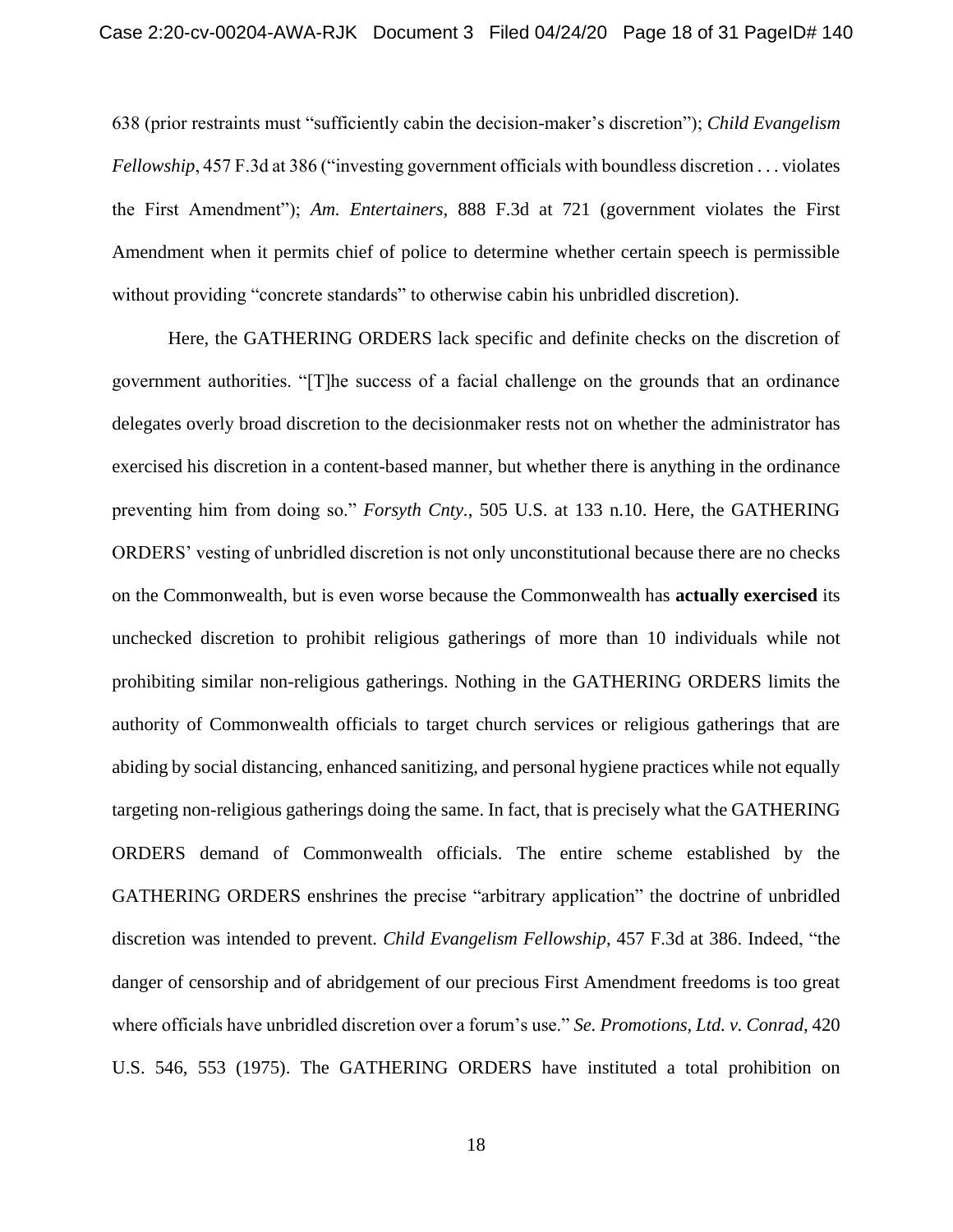"religious" gatherings of more than 10 individuals throughout the entire forum of the Commonwealth without any standards or objective criteria for why Lighthouse's religious gatherings should be treated differently than the gathering of large numbers of people occurring daily at liquor, warehouse, and supercenter stores, and at so-called "non-essential" retail stores and other businesses. The First Amendment demands more, and so should this Court.

#### **D. The GATHERING ORDERS Violate the Virginia Act for Religious Freedom.**

The Virginia Act for Religious Freedom, Va. Code. § 57-1, *et seq.*, prohibits the government from "substantially burden[ing] a person's free exercise of religion even if the burden results from a rule of general applicability unless it demonstrates that application of the burden to the person is (i) essential to further a compelling governmental interest and (ii) the least restrictive means of furthering that compelling governmental interest. Va. Code § 57-2.02(B).

## **1. The exercise of Lighthouse's religion requires them not to forsake the assembling of themselves together.**

The exercise of religion under the Virginia Act for Religious Freedom means, *inter alia*, "the exercise of religion under Article I, Section 16 of the Constitution of Virginia." Va. Code § 57-2.02(A). The Constitution of Virginia permits Lighthouse, as the exercise of religion, to "be free to profess and by argument to maintain their opinions in matters of religion," and guarantees Lighthouse will not be "**enforced, restrained, molested, or burthened in his body or goods, nor . . . otherwise suffer on account of his religious opinions or belief**." Art. I, § 16, Va. Const. (emphasis added). Lighthouse has adequately demonstrated it has sincerely held religious beliefs, rooted in Scripture's commands (*e.g.*, Hebrews 10:25), that followers of Jesus Christ are not to forsake the assembling of themselves together, and that they are to do so even more in times of peril and crisis. (V.Compl. ¶¶ 87, 169, 209, 221.) And, as *On Fire* recognized, "many Christians take comfort and draw strength from Christ's promise that 'where two or three are gathered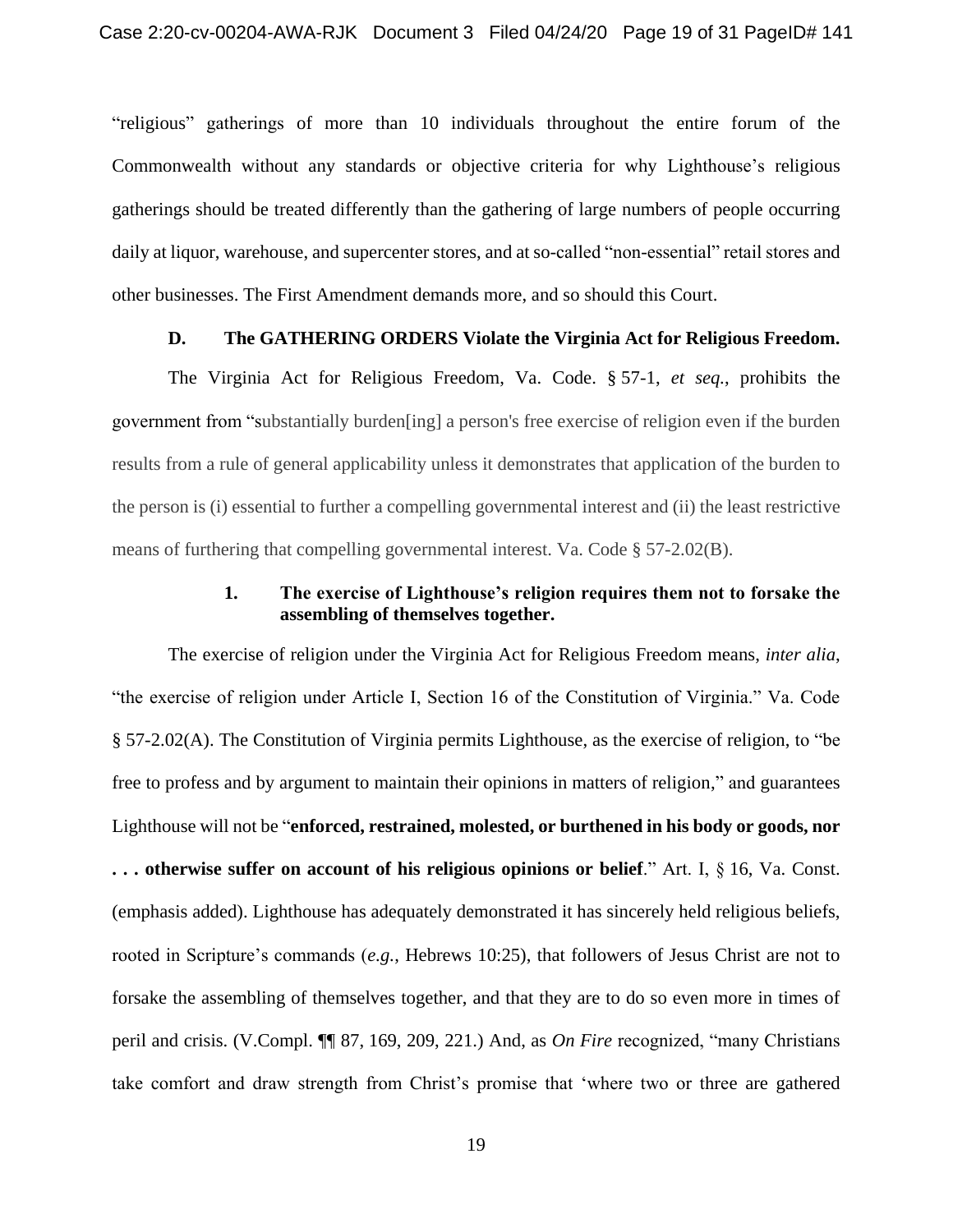together in My name, there am I in the midst of them.'" *On Fire*, 2020 WL 1820249, at \*8 (quoting *Matthew* 18:20). Indeed, "the Greek work translated church . . . literally means **assembly**." *Id.*

### **2. The GATHERING ORDERS, and the Commonwealth's unconstitutional application of them, substantially burden Lighthouse's exercise of religion.**

Under the plain terms of the Virginia Act for Religious Freedom, the Commonwealth imposes a substantial burden when it "inhibit[s] or curtail[s] religiously motivated practice." Va. Code § 57-2.02(A). There can be no question that the GATHERING ORDERS have inhibited and curtailed Lighthouse's ability to freely exercise its religion. The GATHERING ORDERS, on their face, have prohibited Lighthouse from hosting worship services if they include more than 10 individuals. (V.Compl. ¶ 31, EX. C.) Pursuant to the explicit prohibitions in the GATHERING ORDERS, the Virginia State Police have threatened Lighthouse with the imposition of criminal citations and penalties for engaging in such religious worship services. (V.Compl. ¶¶ 34, 35, EX. D.) And, more than mere threats of criminal penalties, Lighthouse's pastor was actually given a criminal citation and summons as a result of the GATHERING ORDERS. (V.Compl. ¶ 48, EX. F.) Additionally, all of Lighthouse's members and/or attendees were told by police officers that if they showed up for an Easter Service (or any other service), they would receive similar criminal citations and sanctions. (V. Compl. ¶ 51.) These are textbook definitions of inhibitions and curtailments of religious exercise, and thus violate Va. Code § 57-2.02. They should be enjoined.

### **E. The Commonwealth's Unconstitutional Application of the GATHERING ORDERS Cannot Withstand Strict Scrutiny and Should be Restrained.**

Because the GATHERING ORDERS and the targeting of churches are a content-based restriction on Lighthouse's speech and assembly rights, are neither neutral nor generally applicable, and substantially burden Lighthouse's sincerely held religious beliefs under the First Amendment and Virginia statutes (*see supra* sections I.A–D), there is no question they must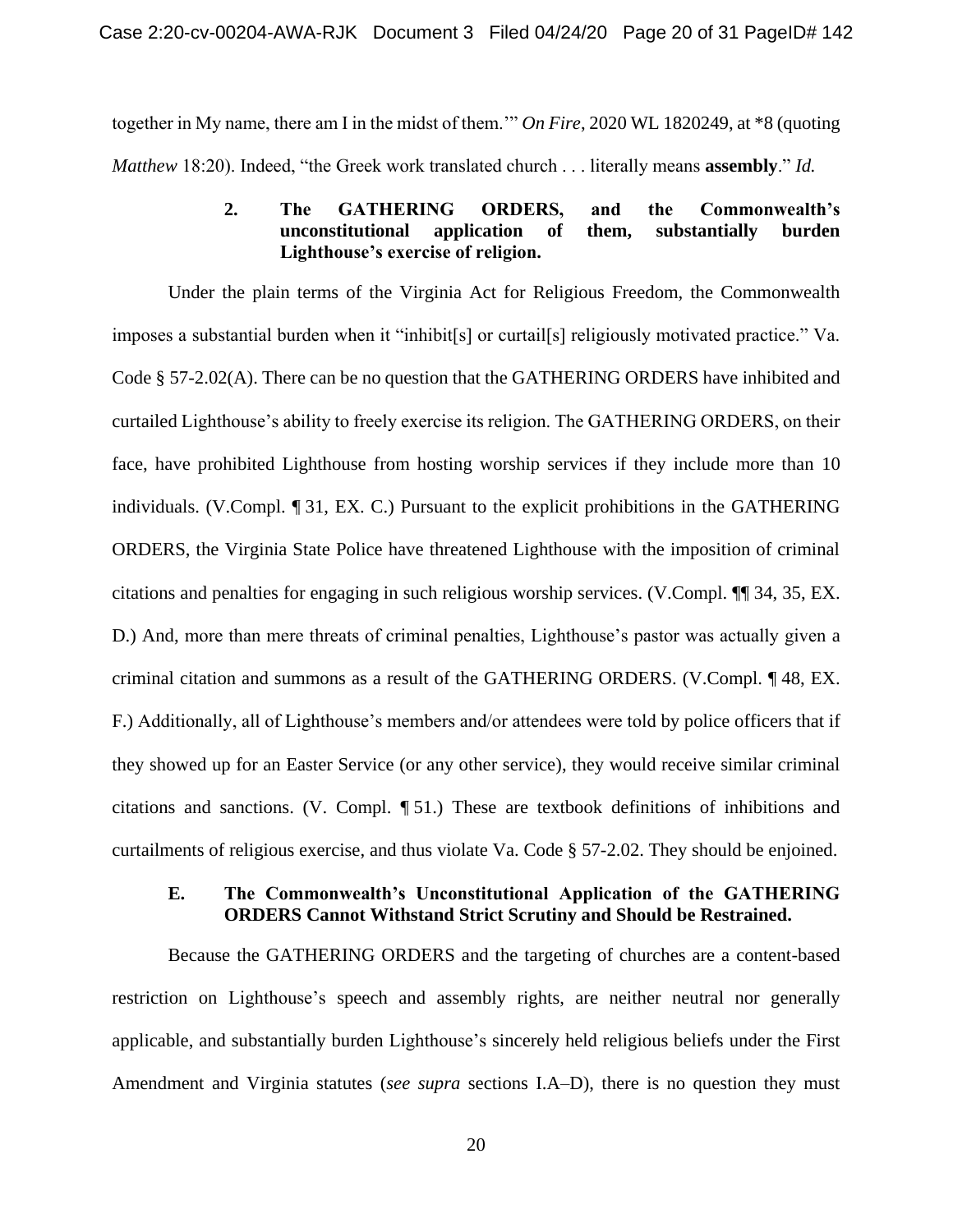survive strict scrutiny. The Commonwealth is therefore subject to "the most demanding test known to constitutional law." *Kolbe v. Hogan*, 849 F.3d 114, 133 (4th Cir. 2017) (quoting *City of Boerne v. Flores*, 521 U.S. 507, 534 (1997)). In fact, "**it is the rare case in which a . . . restriction withstands strict scrutiny**." *Reed v. Town of Gilbert*, 135 S. Ct. 2218, 2236 (Kagan, J., concurring) (quoting *Williams-Yulee v. Florida Bar*, 575 U.S. 433, 444 (2015)) (emphasis added). *See also Burson v. Freeman*, 504 U.S. 191, 200 (1992) ("we readily acknowledge that a law rarely survives such scrutiny"). Indeed, "**strict-scrutiny review is strict in theory but usually fatal in fact**." *Bernal v. Fainter*, 467 U.S. 216, 219 n.6 (1984) (emphasis added); *see also Ysura v. Pocatello Educ. Ass'n*, 555 U.S. 353, 366 (2009) (Breyer, J., concurring) ("strict scrutiny" is "a categorization that almost always proves fatal to the law in question"). This is not that rare case, and the mandatory application of strict scrutiny here condemns the Commonwealth's application of the GATHERING ORDERS to the appropriate constitutional grave.

# **1. The Commonwealth's unconstitutional application of the GATHERING ORDERS and discriminatory treatment of "religious" gatherings is not supported by a compelling interest.**

When "[a] speech-restrictive law with widespread impact" is at issue, "the government **must shoulder a correspondingly heavier burden and is entitled to considerably less deference in its assessment that a predicted harm justifies a particular impingement on First Amendment rights**." *Janus v. Am. Fed'n of State, Cnty. & Mun. Emps., Council 31*, 138 S. Ct. 2448, 2472 (2018) (emphasis added). Here, because the GATHERING ORDERS infringe upon Lighthouse's free speech rights, the government "must do more than simply posit the existence of the disease sought to be cured. **It must demonstrate that the recited harms are real, not merely conjectural**." *Turner Broad. Sys., Inc. v. FCC*, 512 U.S. 622, 664 (1994); *see also Edenfield v. Fane*, 507 U.S. 761, 770 (1993) (regulation of speech must still demonstrate that the alleged harm is not "mere speculation or conjecture"); *Landmark Commc'ns, Inc. v. Virginia*, 435 U.S. 829, 841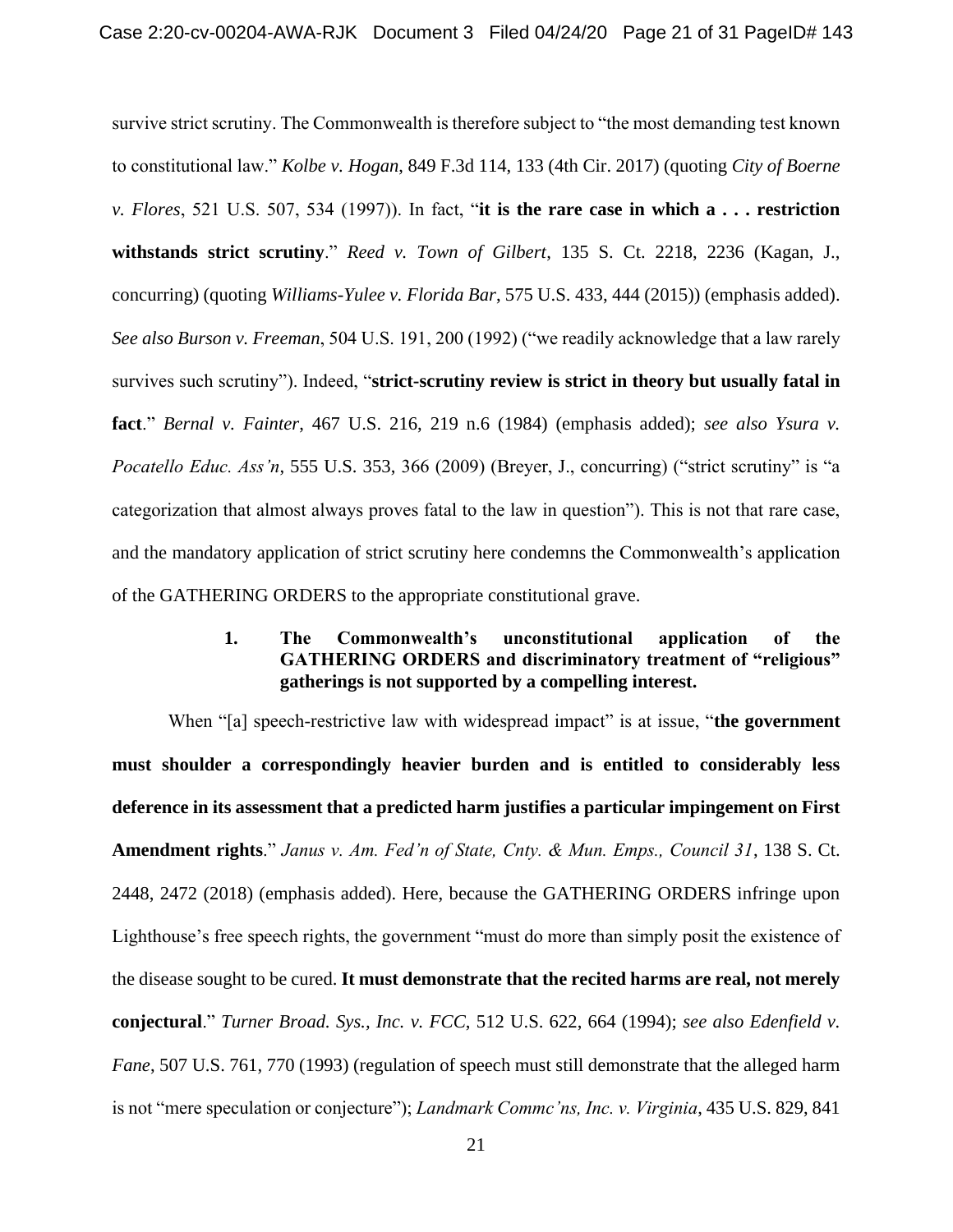(1978) (same). This is so because "[d]eference to [the government] cannot limit judicial inquiry when First Amendment rights are at stake." *Landmark Commc'ns, Inc. v. Virginia*, 435 U.S. 829, 843 (1978).

To be sure, efforts to contain the spread of a deadly disease are "compelling interests of the highest order." *On Fire*, 2020 WL 1820249, at \*7. Lighthouse does not doubt the sincerity of the Commonwealth's assertion of such an interest. But where the Commonwealth permits regular gatherings of more than 10 persons for commercial, non-religious, and even so-called "nonessential" retail reasons, while expressly prohibiting Lighthouse's "religious" gatherings of like kind, the government's assertions of a compelling interest are substantially diminished. Put simply, the GATHERING ORDERS "cannot be regarded as protecting an interest of the highest order . . .

**when [they] leave[] appreciable damage to that supposedly vital interest unprohibited**." *Republican Party of Minn. v. White*, 536 U.S. 765, 780 (2002) (emphasis added); *see also Reed v. Town of Gilbert*, 135 S. Ct. 2218, 2232 (2015) (same). Indeed, where the government creates a large system of exceptions, such as the Commonwealth's system of exempted businesses where people can gather without limit (V. Compl. ¶¶ 27–32), the Supreme Court has recognized that such exceptions "can raise 'doubts about whether the government is in fact pursuing the interest it invokes, rather than disfavoring a particular speaker.'" *Williams-Yulee v. Florida Bar*, 575 U.S. 433, 448 (2015) (quoting *Brown v. Entm't Merchants Ass'n*, 564 U.S. 786 (2011)). The GATHERING ORDERS thus "have every appearance of a prohibition that society is prepared to impose upon [Lighthouse's religious gatherings] but not on itself." *The Florida Star v. B.J.F.*, 491 U.S. 524, 542 (1989) (Scalia, J., concurring). In fact, the GATHERING ORDERS suggest that the Commonwealth is prepared to accept the risk of gatherings at liquor, warehouse, supercenter, and so-called "non-essential" retail stores, but cannot stomach Lighthouse's assembly for a church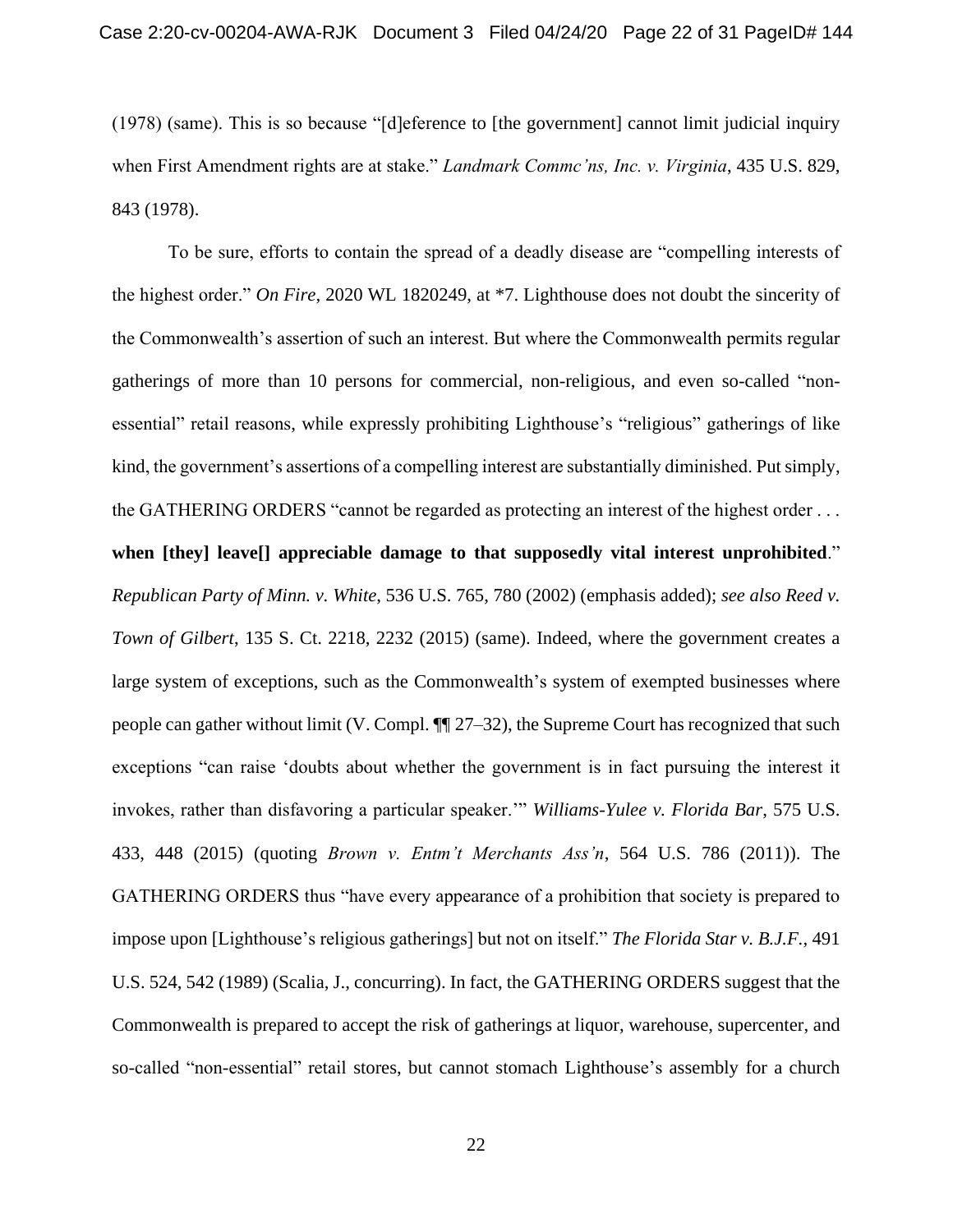service, even with strict social distancing that is good enough for others when practiced "to the extent possible." The Commonwealth cannot permit broad swaths of gatherings, carrying the same (if not greater) risk than that posed by Lighthouse's church services, and still claim constitutional compliance. "Such a prohibition does not protect an interest of the highest order." *Id.*

# **2. The Commonwealth cannot satisfy its burden of proving narrow tailoring because the GATHERING ORDERS are not the least restrictive means.**

Lighthouse "**must be deemed likely to prevail unless the government has shown that [Lighthouse's] proposed less restrictive alternatives are less effective than enforcing the act**." *Ashcroft v. ACLU*, 542 U.S. 656, 666 (2004) (emphasis added). Indeed, to prove narrow tailoring, the Commonwealth is required to demonstrate that there are no less restrictive means capable of achieving its desired result. *See, e.g.*, *Boos v. Berry*, 485 U.S. 312, 329 (1988) (when content-based restrictions on speech are analyzed under strict scrutiny, an ordinance "is not narrowly tailored [where] a less restrictive alternative is readily available"); *Ward v. Rock Against Racism*, 491 U.S. 781, 798 n.6 (1989) (noting that under "the most exacting scrutiny" applicable to content-based restrictions on speech, the government must employ the least restrictive alternative to pass narrow tailoring). The Commonwealth bears the burden of demonstrating narrow tailoring as a matter of law, and that is a burden it simply cannot satisfy here. Less restrictive means are available, and that alone condemns the Commonwealth's application of the GATHERING ORDERS to failure under strict scrutiny.

### **a. The Commonwealth bears the burden of demonstrating narrow tailoring and least restrictive means.**

Even on a motion for TRO or PI, the Commonwealth unquestionably bears the burden of demonstrating that the GATHERING ORDERS are narrowly tailored. As the Supreme Court has held: "the burdens at the preliminary injunction stage track the burdens at trial." *Gonzales v. O*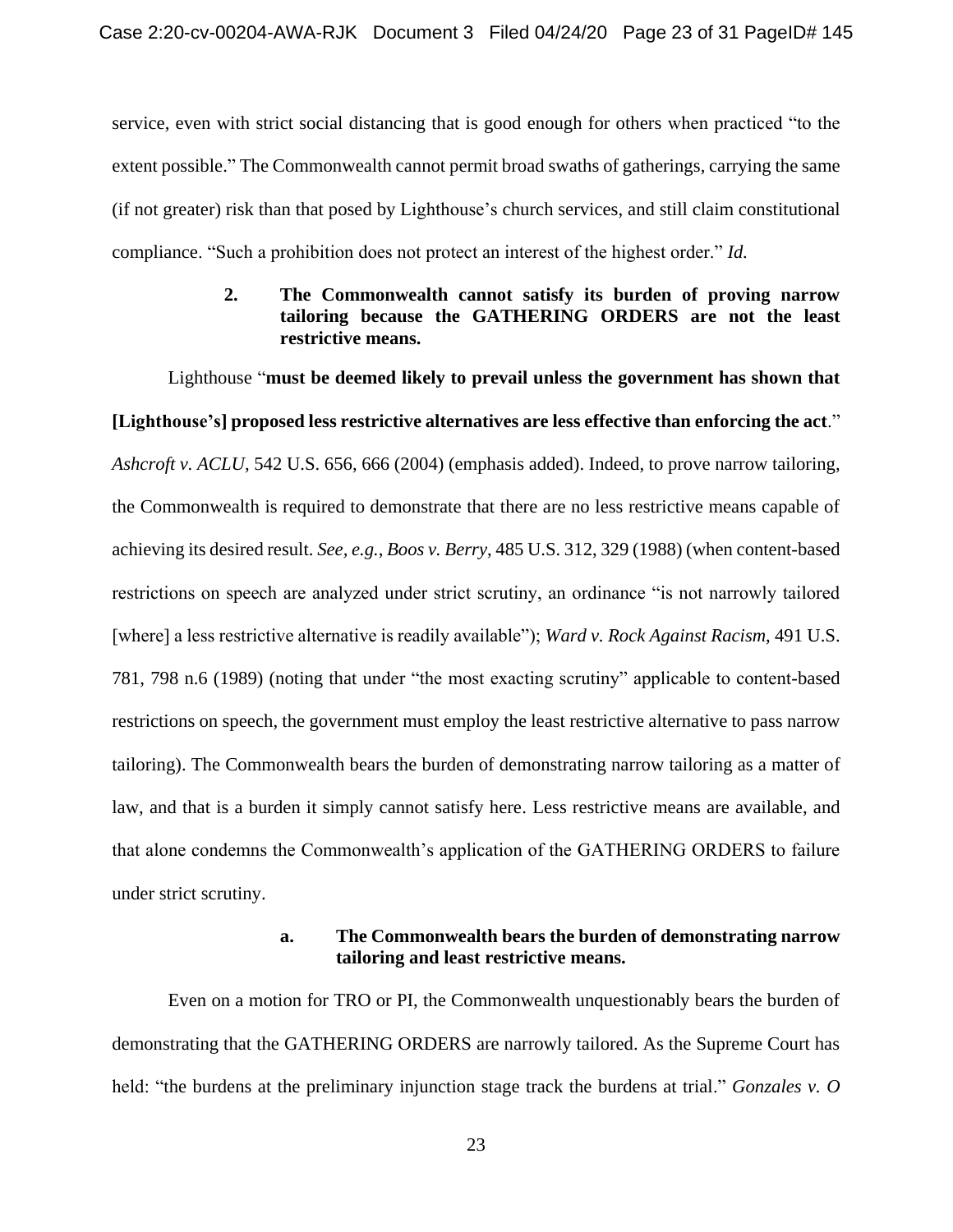*Centro Espirita Beneficente Uniao do Vegetal*, 546 U.S. 418, 429 (2006). As such, on a preliminary injunction motion, **the government—**not the movant—bears the burden of proof on narrow tailoring, because **the government** bears that burden at trial. *See Ashcroft*, 542 U.S. at 665 (on preliminary injunction motion, "**the burden is on the government** to prove that the proposed alternatives will not be as effective as the challenged statute." (emphasis added)).

The Commonwealth indisputably bears the burden of proving narrow tailoring at trial. *See, e.g.*, *United States v. Playboy Entm't Grp., Inc.*, 529 U.S. 803, 816 (2000) ("When the Government restricts speech, the Government bears the burden of proving the constitutionality of its actions."); *id.* at 2540 ("To meet the requirement of narrow tailoring, **the government must demonstrate** that alternative measures that burden substantially less speech would fail to achieve the government's interests, not simply that the chosen route is easier." (emphasis added)). Thus, the Commonwealth also bears—and falls woefully short of meeting—the burden of proving narrow tailoring here. *See Gonzales*, 546 U.S. at 429; *Ashcroft*, 542 U.S. at 665.

### **b. The Commonwealth cannot demonstrate that it seriously considered less speech restrictive alternatives and ruled them out for good reason.**

The Commonwealth flunks the narrow tailoring strict scrutiny test for a simple reason. In connection with its narrow tailoring burden, the Commonwealth must show that it "**seriously** undertook to address the problem with less intrusive tools readily available to it," meaning that it "**considered different methods that other jurisdictions have found effective**." *McCullen v. Coakley*, 134 S. Ct. 2518, 2539 (2014) (emphasis added). "To meet the requirement of narrow tailoring, the government must demonstrate that alternative measures that burden substantially less speech would fail to achieve the government's interests, not simply that the chosen route is easier." *Id.* at 2540. Thus, the Commonwealth "would have to show either that **substantially less-**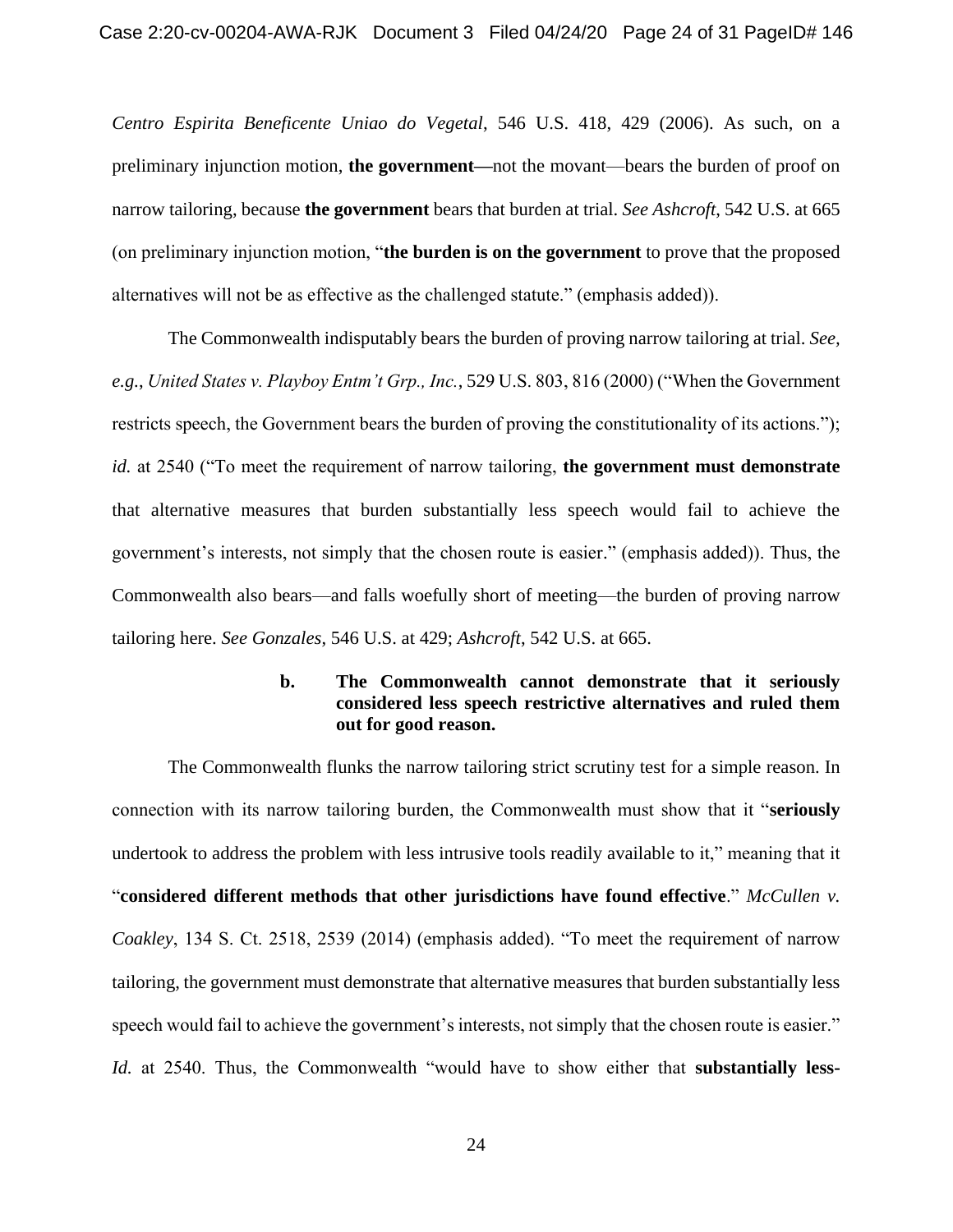**restrictive alternatives were tried and failed**, or that the **alternatives were closely examined and ruled out for good reason**." *Bruni v. City of Pittsburgh*, 824 F.3d 353, 370 (3d Cir. 2016) (emphasis added).

The Commonwealth utterly fails this test. The Commonwealth tried nothing else. It considered nothing else but a complete prohibition. The Commonwealth jumped straight to a purported ban on "all public and private gatherings of more than ten individuals," and proclaimed that "religious" gatherings were included among the prohibition. (V.Compl. ¶ 31, EX. C.) But the Commonwealth drove a Mack Truck through its prohibition by expansively exempting numerous businesses and non-religious entities, such as liquor, warehouse, and supercenter stores, and socalled "non-essential" retail stores. (V.Compl. ¶¶ 27–32.) The Commonwealth has not and cannot state why or how gathering with a large number of persons at a warehouse or supercenter store (*i.e.*, browsing, shopping, coughing, sneezing, and touching surfaces, all while moving in the midst of crowds and masses that turn over by the hundreds throughout a day, with distancing and hygiene practiced only "to the extent possible") is any less "dangerous" to public health than attending a time-limited worship service, where distancing and hygiene are strictly observed, in a space used for no more than a few hours once per week. Yet the Commonwealth exempted the non-religious gatherings and prohibited Lighthouse's church services. Quite simply, the Commonwealth imposed a draconian religious gathering prohibition "not reasonably restricted to the evil with which it is said to deal." *Butler v. Michigan*, 352 U.S. 380, 383 (1957). The Commonwealth tried nothing else, and for that reason alone, fails the narrow tailoring analysis required under *McCullen*.

### **c. The numerous other COVID-19 orders specifically exempting religious gatherings or treating them equally to non-religious**

25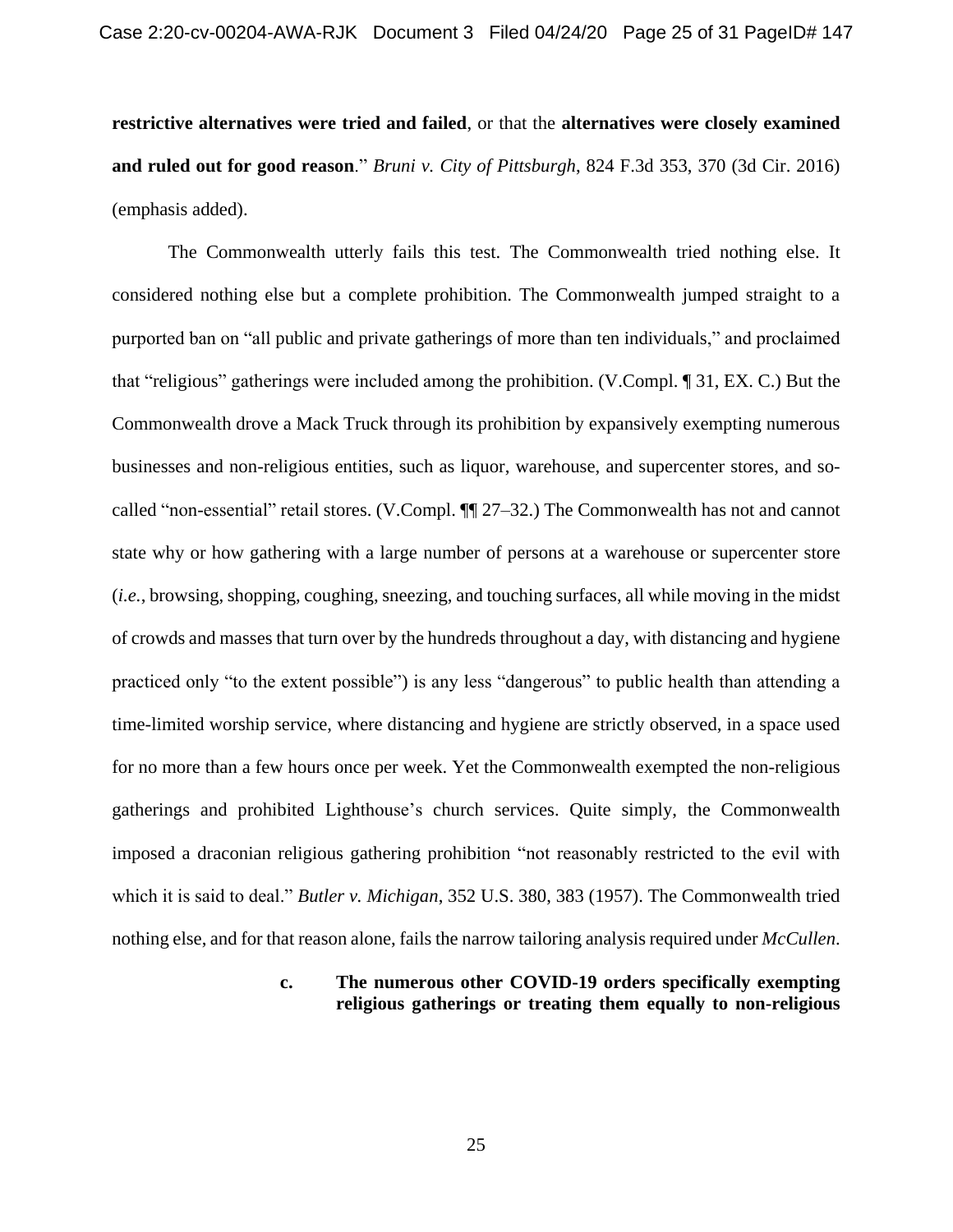### **gatherings demonstrates less restrictive and non-discriminatory alternatives exist.**

Even if the Commonwealth could substantiate compelling interests for the GATHERING ORDERS' discriminatory application to religious gatherings of more than ten individuals, which it cannot, the Commonwealth could not meet its burden of showing that the GATHERING ORDERS are narrowly tailored. "It is not enough to show that the Government's ends are compelling; the means must be carefully tailored to achieve those ends." *Sable Commc'ns of Cal., Inc. v. FCC*, 492 U.S. 115, 126 (1989). There must be a 'fit between the ... ends and the means chosen to accomplish those ends.'" *Sorrell v. IMS Health, Inc.*, 564 U.S. 552, 572 (2011). While "perfect clarity and precise guidance have never been required even of regulations that restrict expressive activity, government may regulate the area of First Amendment freedoms only with narrow specificity." *Ward*, 491 U.S. at 794.

The Supreme Court has clearly established that "[t]he government may not regulate ['a mode of speech'] based on hostility—or favoritism—towards the underlying message expressed." *R.A.V. v. City of St. Paul*, 505 U.S. 377, 386 (1992) (internal quotation marks omitted). The GATHERING ORDERS impose discriminatory and disparate treatment on "religious" gatherings that are not applied to similar or larger non-religious gatherings. Where other, content-neutral alternatives exist, such as here, government cannot fulfill its narrow tailoring burden by ignoring those alternatives*. See id.* at 395 ("The existence of adequate content-neutral alternatives thus undercut significantly any defense of such a statute, casting considerable doubt on the government's protestations that the asserted justification is in fact an accurate description of the purpose and effect of the law." (internal quotation marks and citation omitted)).

As shown in the Verified Complaint, the Commonwealth has ignored numerous other, less restrictive means of achieving its purported interest. One option tried successfully in other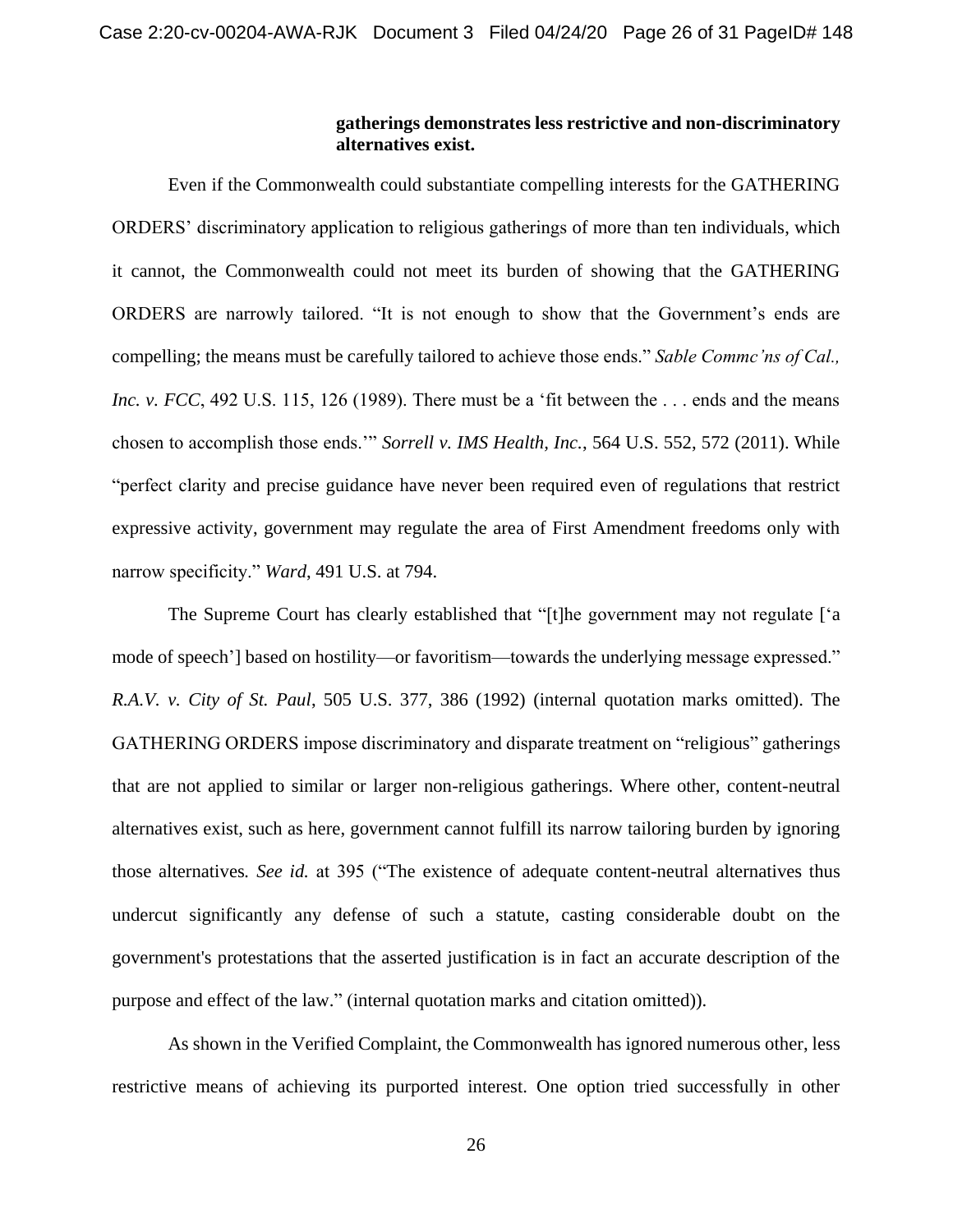jurisdictions is to exempt religious gatherings from gathering prohibitions altogether. The States of Florida, Indiana, and Texas have declared religious gatherings essential activities which may continue, instead of declaring such constitutionally protected activities "non-essential" with a stroke of a pen. (V.Compl. ¶¶ 64, 65, 70, EXS. H, I, N.) The Commonwealth has refused to consider or attempt it. Another less restrictive alternative would be to allow churches to continue in-person services provided they agree to maintain adequate social distancing, enhanced sanitizing, and personal hygiene practices, like those allowed at other non-religious gatherings of more than ten individuals. Arizona, Arkansas, Alabama, and Connecticut have all permitted such an exception for religious gatherings. (V.Compl. ¶¶ 66–70, EXS. J–M.) Lighthouse has demonstrated it already engages in the recommended social distancing, enhanced sanitizing, and personal hygiene practices recognized by the Commonwealth as sufficient for non-religious gatherings (V.Compl. ¶¶ 54–57.) There is no justification for depriving Lighthouse of the same benefits afforded to non-religious gatherings that are permissible under the GATHERING ORDERS.

Indeed, as the Western District of Kentucky has already exquisitely stated, the Commonwealth is unlikely to be able to demonstrate that it deployed the least restrictive means because the GATHERING ORDERS and their application

are **"underinclusive"** *and* **"overbroad."** They're underinclusive because they don't prohibit a host of equally dangerous (or equally harmless) activities that the Commonwealth has permitted . . . . Those . . . activities include driving through a liquor store's pick-up window, parking in a liquor store's parking lot, or walking into a liquor store where other customers are shopping. The Court does not mean to impugn the perfectly legal business of selling alcohol, nor the legal and widely enjoyed activity of drinking it. But if beer is "essential," **so is [church]**.

*On Fire Christian Ctr.*, 2020 WL 1820249, at \*7 (emphasis added) (footnote omitted).

Further, as the District of Kansas stated, "where comparable secular gatherings are subjected to much less restrictive conditions" than "the broad prohibition against in-person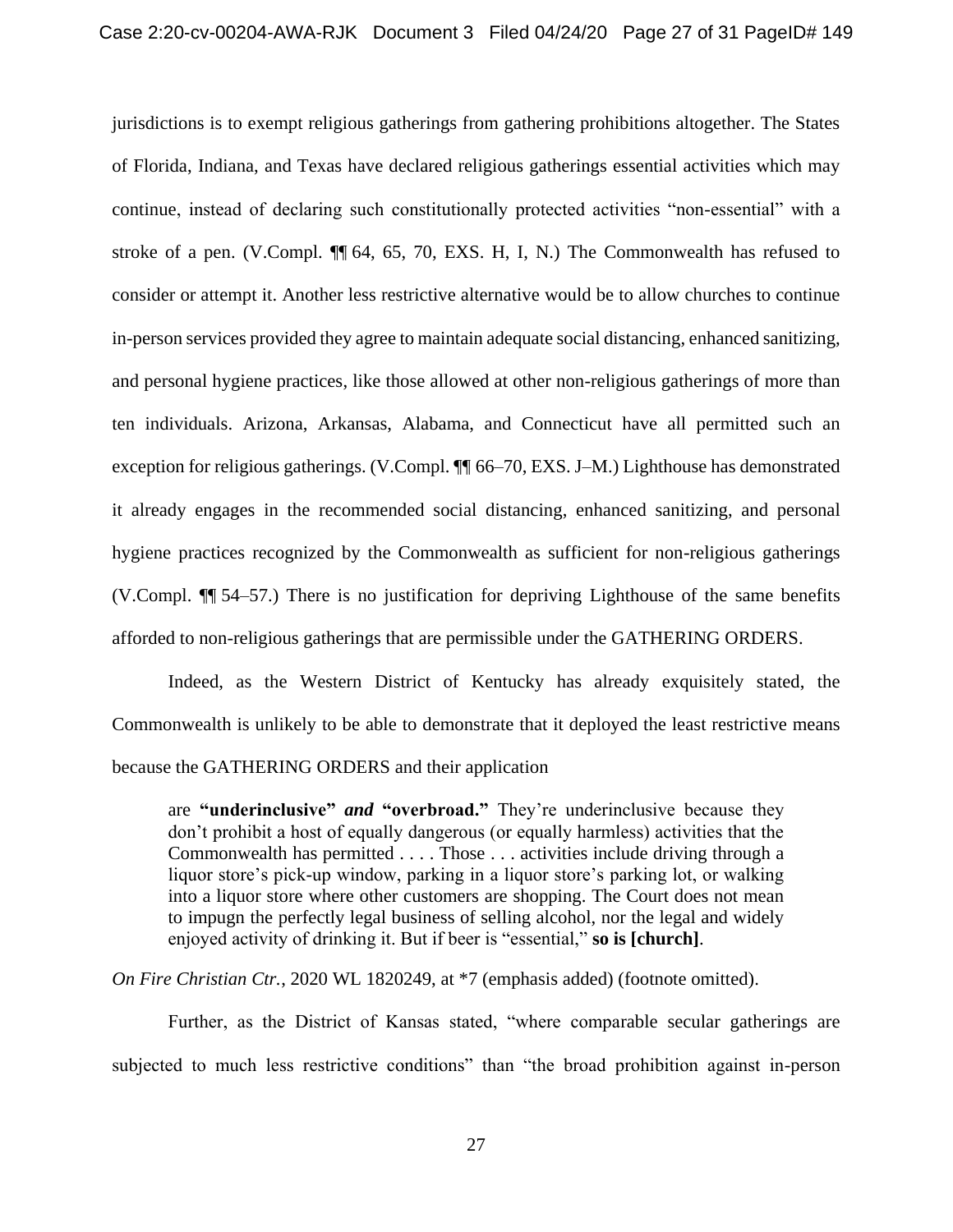religious services," the government is not likely to meet its burden that it deployed the least restrictive means. *First Baptist*, 2020 WL 1910021, at \*8.

Put simply, the Commonwealth's failure to try other available alternatives that have worked and are working in other jurisdictions across the country demonstrates that it has not and cannot satisfy its burden to demonstrate that its actions are narrowly tailored. It thus fails strict scrutiny, and the TRO and PI are warranted.

# **II. LIGHTHOUSE HAS SUFFERED, IS SUFFERING, AND WILL CONTINUE TO SUFFER IRREPARABLE INJURY ABSENT A TRO AND PRELIMINARY INJUNCTION.**

Governments are not empowered to create "First Amendment Free Zones" within their borders, like the Commonwealth has done here. *See, e.g.*, *Bd. of Airport Comm'rs v. Jews for Jesus, Inc.*, 482 U.S. 569, 574 (1987) (striking local government's attempt to prohibit protected expression within a "First Amendment Free Zone."); *United States v. Stevens*, 559 U.S. 460, 470 (2010) (government in not empowered to create First Amendment free zones with respect to certain categories of speech). Saying that Lighthouse may avoid irreparable injury by simply "watching church services online" or doing "drive-through" or "drive-in" services while foregoing established constitutional rights is simply insufficient under the First Amendment. Indeed, "[v]iolations of first amendment rights constitute per se irreparable injury," *Johnson v. Berglan*, 586 F.2d 993, 995 (4th Cir. 1978), and it does not matter that such an injury could be reduced by not following the dictates of Lighthouse's sincerely held religious beliefs because "even minimal infringements upon First Amendment values constitutes irreparable injury sufficient to justify injunctive relief." *Jones v. Caruso*, 569 F.3d 258, 277 (6th Cir. 2009).

Not only is the Commonwealth's invitation for Lighthouse and its members to "stay home and watch church online" itself offensive and baseless as a matter of settled law, it also betrays the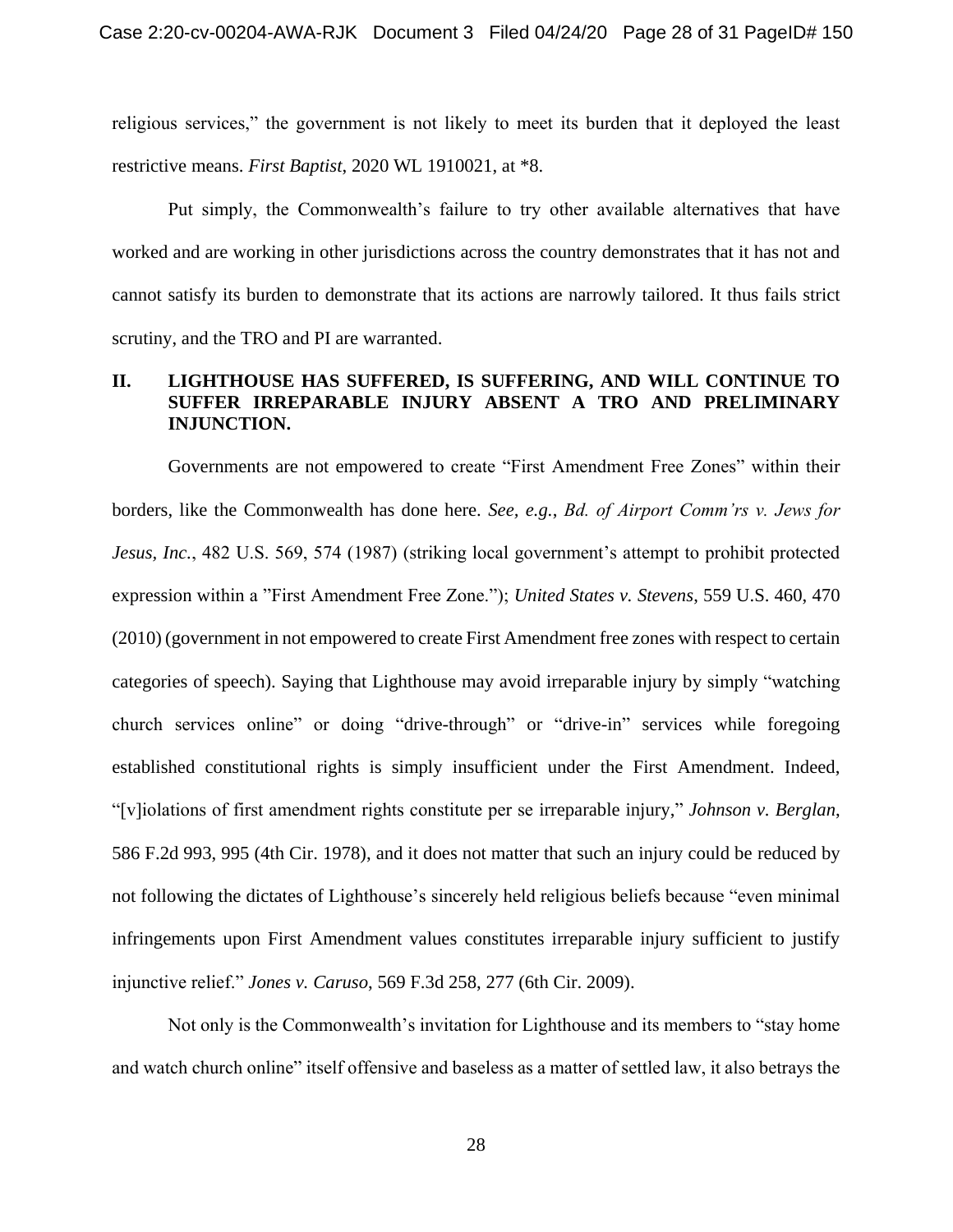Commonwealth's failure to understand that "[t]he loss of First Amendment freedoms, for even minimal periods of time, unquestionably constitutes irreparable injury." *Elrod v. Burns*, 427 U.S. 347, 373 (1976). Indeed, "[i]t is well established in the Fourth Circuit that violations of first amendment rights" are **presumed** to impose irreparable injury. *Vollette v. Watson*, 978 F. Supp. 2d 572, 584 (E.D. Va. 2013). *See also* 11A Charles Alan Wright, Arthur R. Miller, & Mary Kay Kane*, Federal Practice & Procedure* §2948.1 (2d ed. 1995) ("When an alleged constitutional right is involved, most courts hold that **no further showing of irreparable injury is necessary**." (emphasis added)). Thus, demonstrating irreparable injury in this matter "**is not difficult. Protecting religious freedom was a vital part of our nation's founding, and it remains crucial today**." *On Fire*, 2020 WL 1820249, at \*9 (emphasis added).

## **III. THE BALANCE OF THE EQUITIES TIPS DECIDEDLY IN LIGHTHOUSE'S FAVOR.**

An injunction in this matter will protect the very rights the Supreme Court has characterized as "lying at the foundation of a free government of free men." *Schneider v. New Jersey*, 308 U.S. 147, 151 (1939). The granting of a TRO and PI enjoining enforcement of the GATHERING ORDERS on Lighthouse's worship services will impose no harm on the Commonwealth. Indeed, the Commonwealth "is in no way harmed by the issuance of an injunction that prevents the state from enforcing unconstitutional restrictions." *Legend Night Club v. Miller*, 637 F.3 291, 302–03 (4th Cir. 2011). *See also Newsom ex rel. Newsom v. Albemarle Cnty. Sch. Bd.*, 354 F.3d 249, 261 (4th Cir. 2003) (the government "is in no way harmed by issuance of a preliminary injunction which prevents it from enforcing a regulation, which, on this record, is likely to be found unconstitutional"). But for Lighthouse, as noted above, even minimal infringements upon First Amendment values constitutes irreparable injury sufficient to justify injunctive relief. *Legend Night Club*, 637 F.3d at 302. As such, there can be no comparison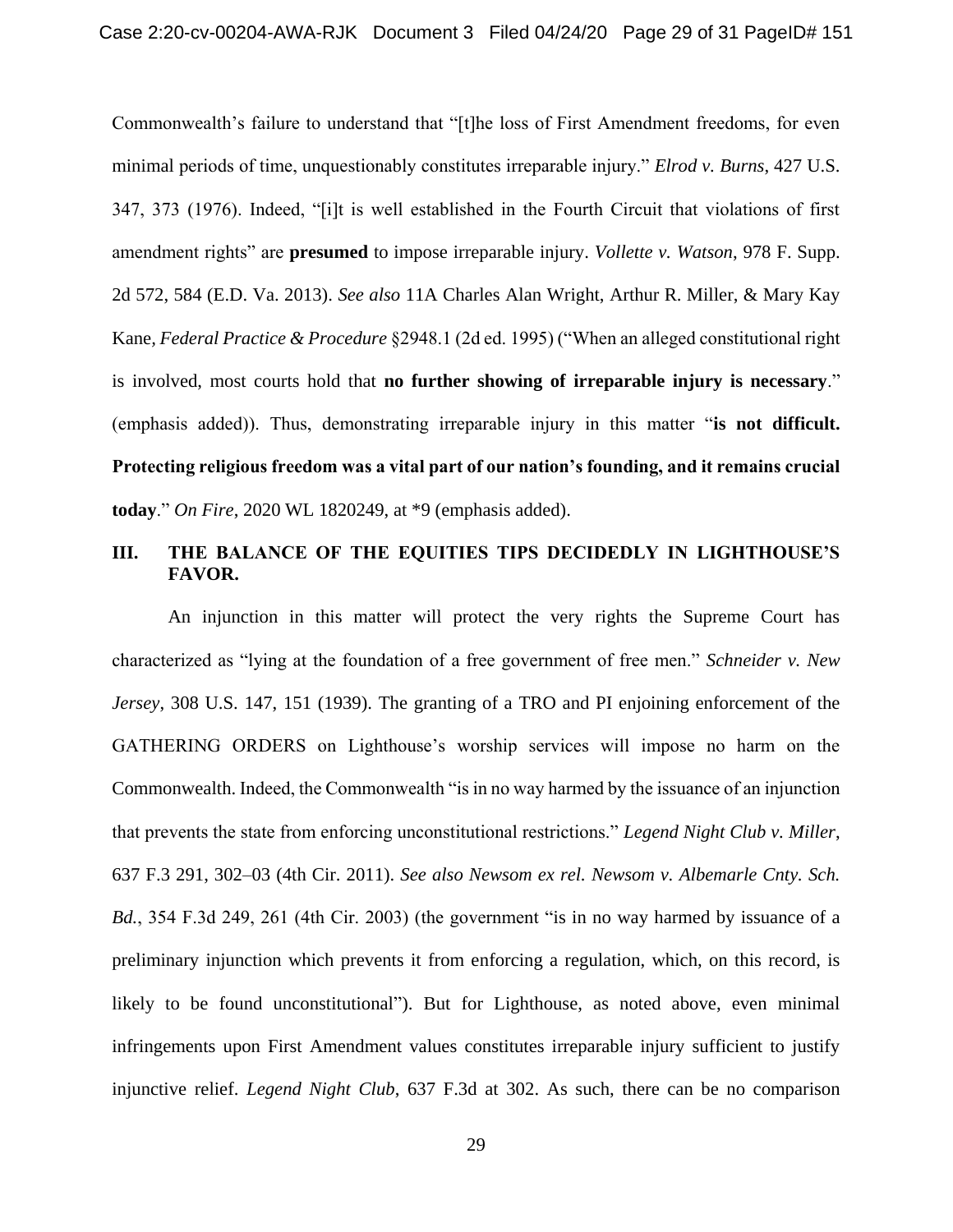between the irreparable and unconscionable loss of First Amendment freedoms suffered by Lighthouse absent injunctive relief and the non-existent interest the Commonwealth has in enforcing unconstitutional GATHERING ORDERS. Absent a TRO, Lighthouse and its members "face an impossible choice: skip [church] service[s] in violation of their sincere religious beliefs, or risk arrest, mandatory quarantine, or some other enforcement action for practicing those sincere religious beliefs." *On Fire*, 2020 WL 1820249, at \*9. The balance of the equities tips decidedly in Plaintiffs' favor, and the TRO and PI should issue.

## **IV. THE PUBLIC INTEREST WARRANTS A TRO AND PRELIMINARY INJUNCTION.**

As the Fourth Circuit has noted, "**[s]urely, upholding constitutional rights serves the public interest**." *Newsom ex rel. Newsom v. Albemarle Cnty. Pub. Schs.*, 354 F.3d 249, 261 (4th Cir. 2003) (emphasis added); *Legend Night Club*, 637 F.3d at 303 ("upholding constitutional rights is in the public interest"). "Injunctions protecting First Amendment freedoms are **always in the public interest**." *ACLU of Ill. v. Alvarez*, 679 F.3d 583, 590 (7th Cir. 2012) (emphasis added). This protection is *ipso facto* in the interest of the general public because "First Amendment rights are not private rights [but] rights of the general public [for] the benefits of all of us." *Machesky v. Bizzell*, 414 F.2d 283, 288–90 (5th Cir. 1969) (citing *Time, Inc. v. Hill*, 385 U.S. 374 (1967)). There is no "evidence that churches are less essential than every other business that is currently allowed to be open," *On Fire*, 2020 WL 1820249, at \*9, and "**the public has a profound interest in men and women of faith worshipping together [in church] in a manner consistent with their conscience**." *Id.* (emphasis added).

# **CONCLUSION**

For all of the foregoing reasons, Plaintiffs respectfully request that the Court issue the TRO and PI as set forth in the Prayer for Relief in Plaintiffs' Verified Complaint (V.Compl. at 45–49.)